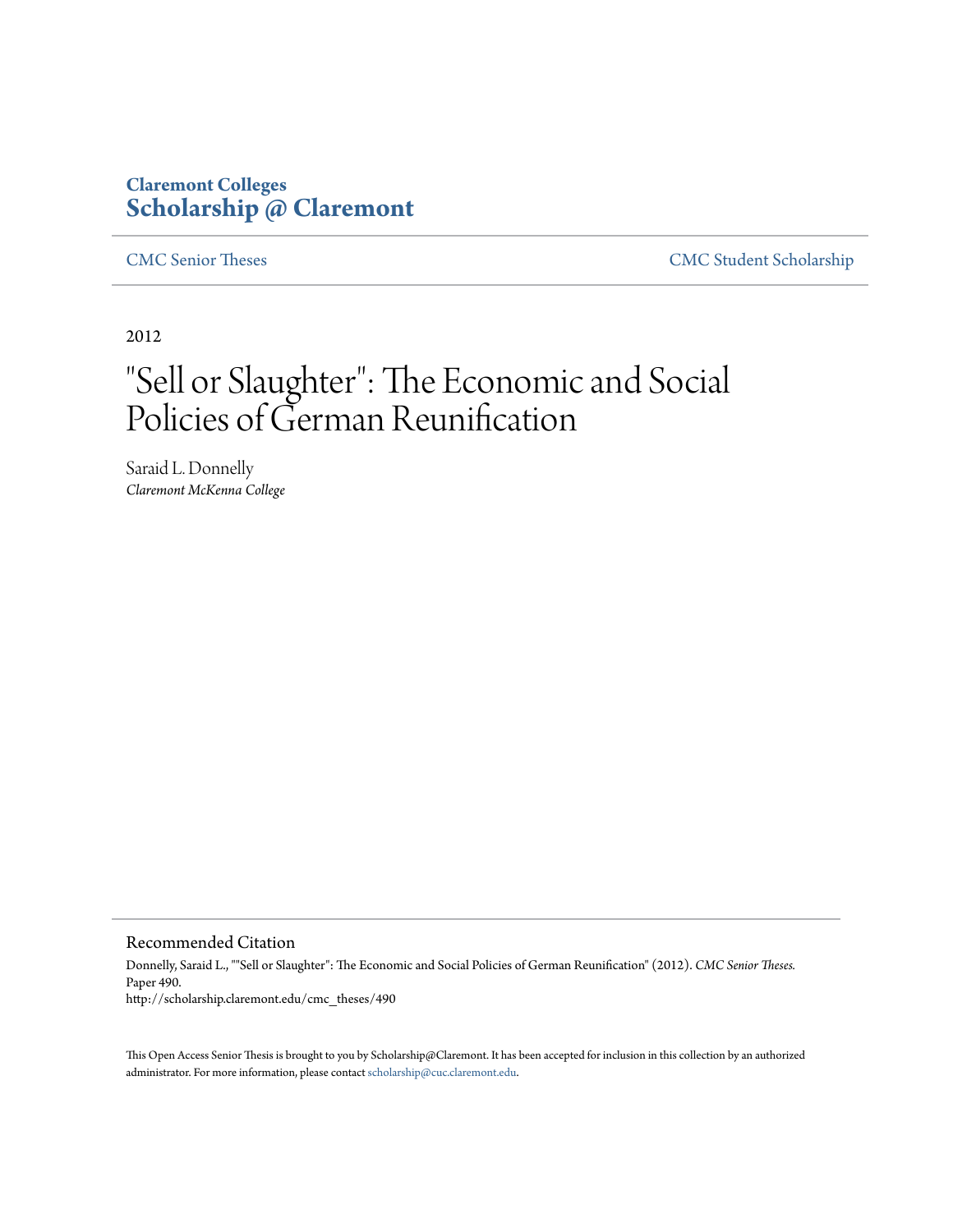**CLAREMONT McKENNA COLLEGE**

## **"SELL OR SLAUGHTER"**

# **THE ECONOMIC AND SOCIAL POLICIES OF GERMAN REUNIFICATION**

**SUBMITTED TO** 

#### **PROFESSOR HILARY APPEL**

**AND** 

#### **DEAN GREGORY HESS**

**BY** 

#### **SARAID L. DONNELLY**

**FOR** 

**SENIOR THESIS** 

#### **FALL 2012**

**DECEMBER 3, 2012**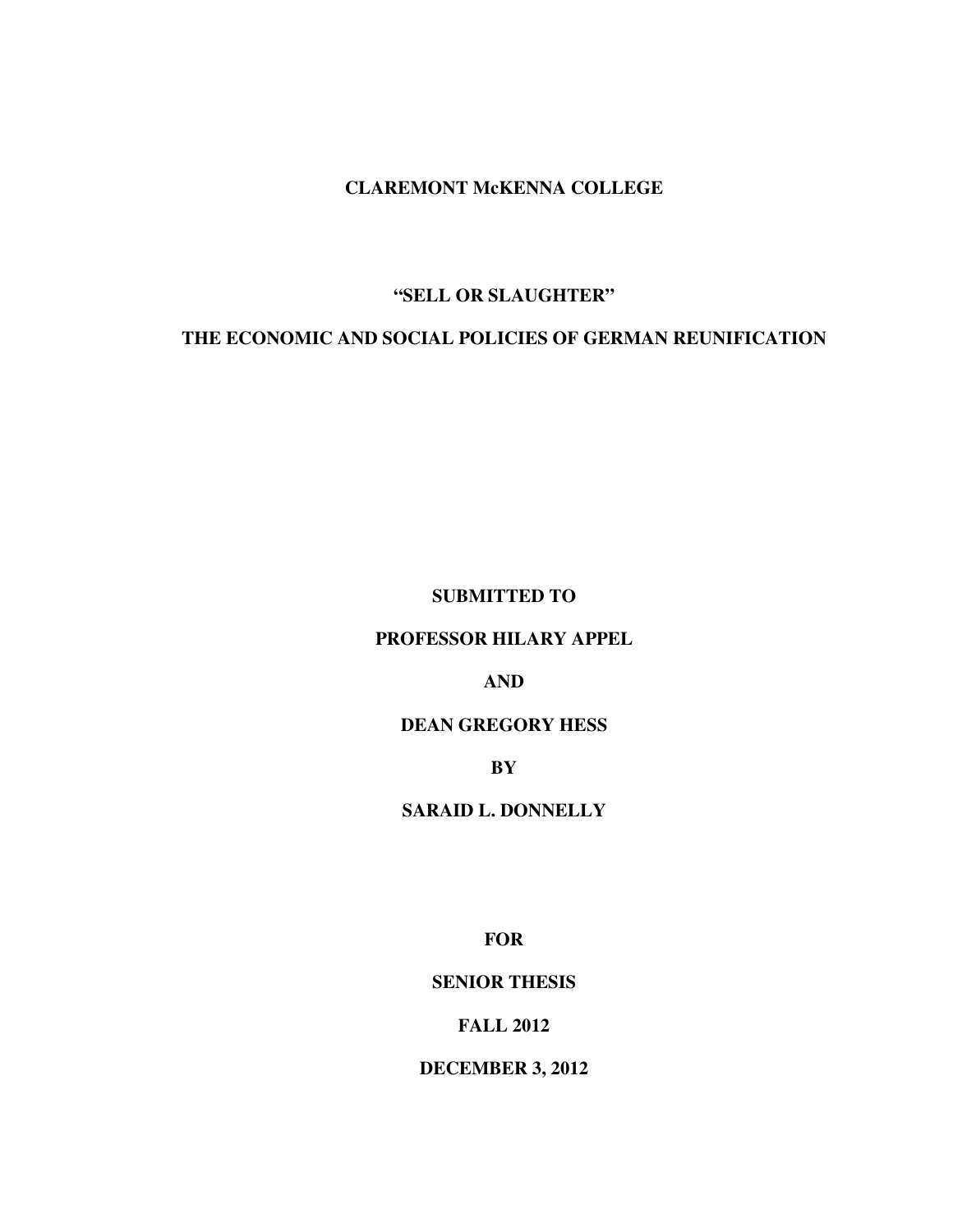# **Abstract**

This paper looks at the struggles faced by German policymakers in the years following reunification. East Germany struggled with an immediate transformation from a planned economy to a social market economy, while West Germany sent billions of Deutsche Marks to its eastern states. Because of the unequal nature of these two countries, policymakers had to decide on what they would place more emphasis: social benefits for the East or economic protection for the West. The West German state-level, Federal Government and the East German governments struggled in finding multilaterally beneficial policies. This paper looks at the four key issues of reunification: currency conversion, transfer payments, re-privatization, and unemployment. In following the German Basic Law, the policies pursued in terms of these issues tended to place emphasis on eastern social benefits.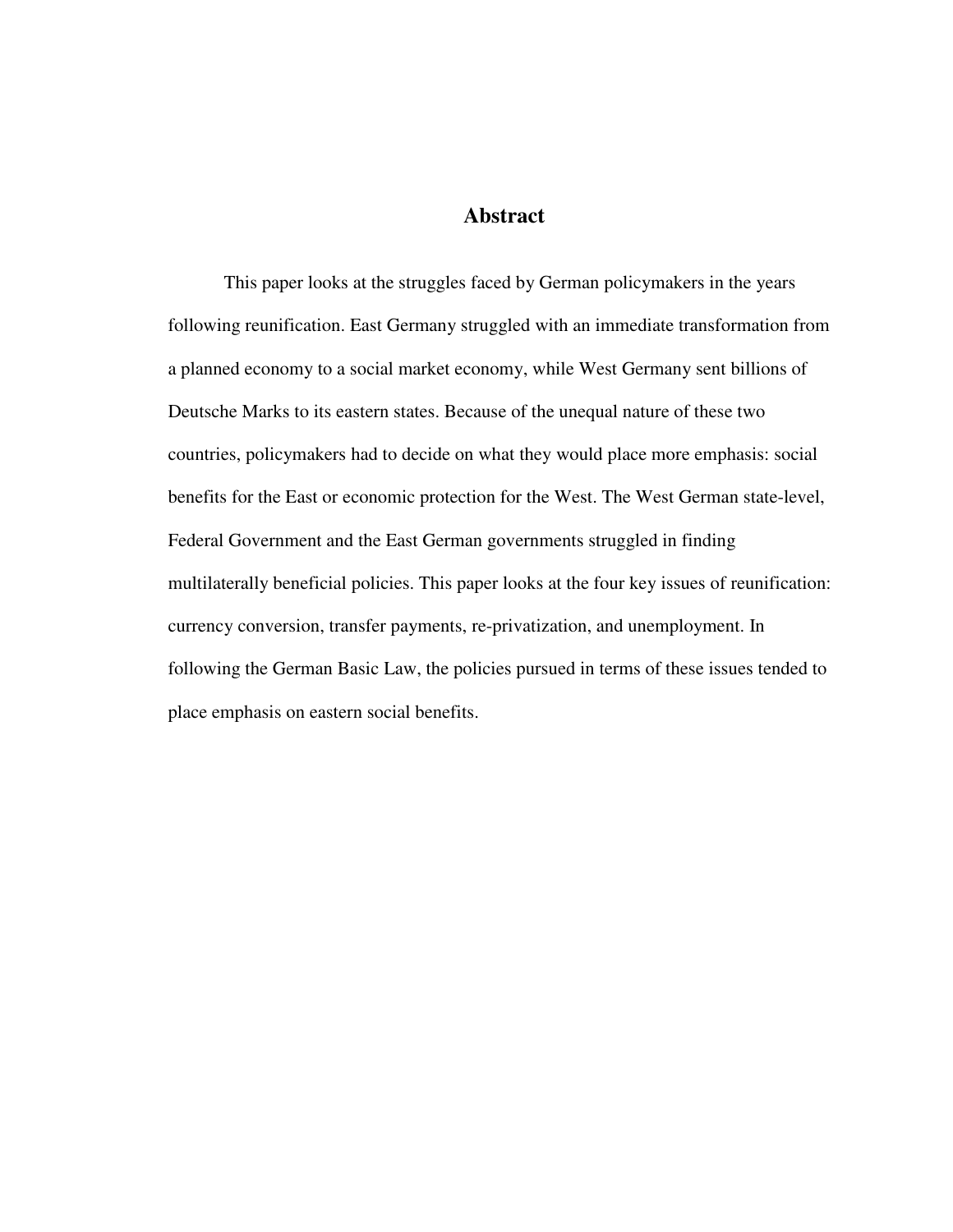# **TABLE OF CONTENTS**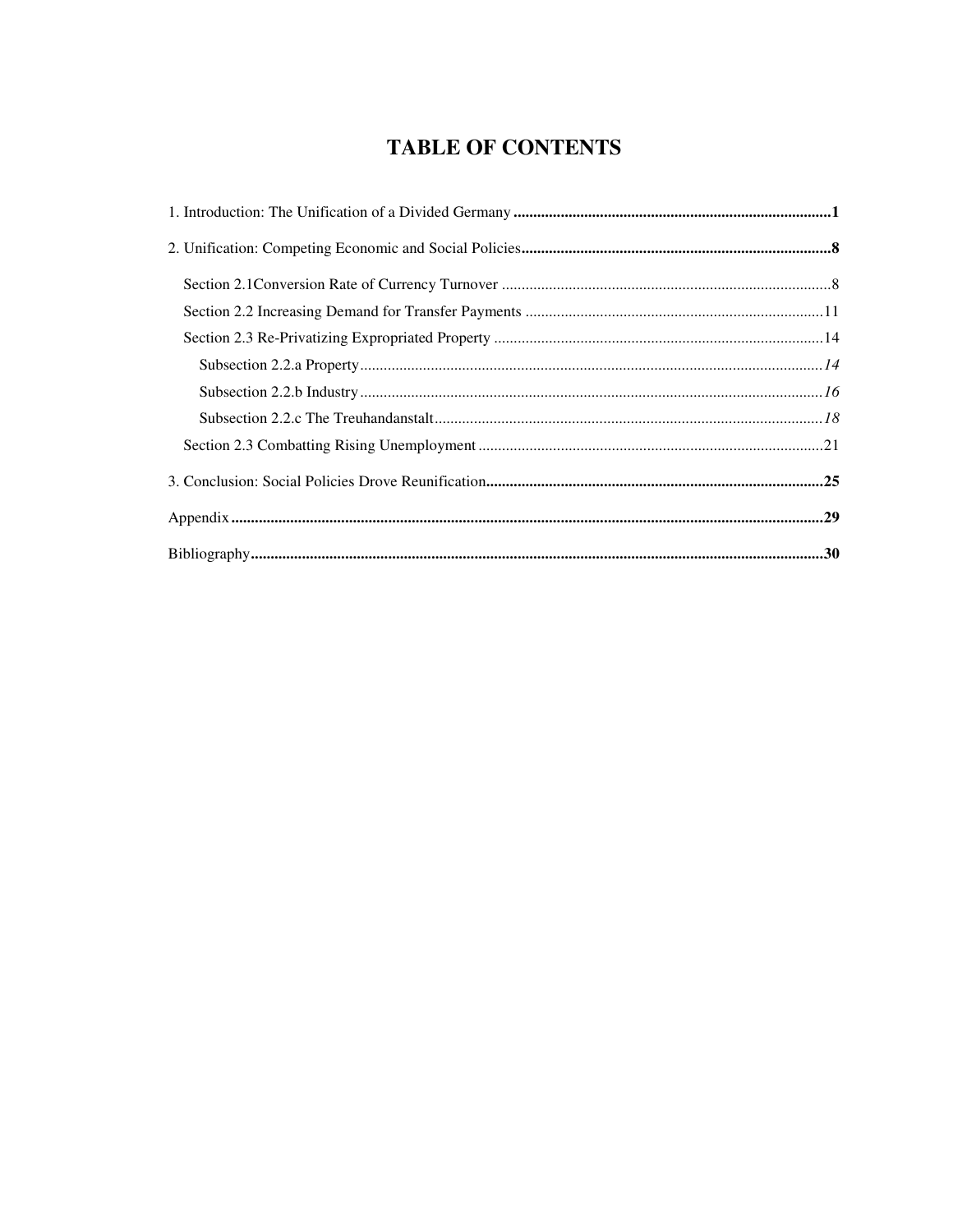## **1. Introduction: The Unification of a Divided Germany**

In 1949, Germany officially split into two countries – the German Democratic Republic (GDR) and the Federal Republic of Germany (FRG). One was communist, the other a federal parliamentary republic. One was a state-controlled economy, and the other a social market economy. These starkly different styles of government resulted in very different economies and standards of living. During this time of separation, the Western world did not acknowledge the GDR due to continually mounting tensions with the USSR. After decades of a sputtering economy and political oppression, the East Germans spoke out in Leipzig in 1989. Widespread protests across Eastern Europe sparked revolutionary change, including the resignation of East German Chairman of the Council State, Erich Honecker. The Soviet Union soon began to approach its demise and the two Germanys found themselves wishing to reunite.

Reunification would prove to be difficult, due to the deep schism between the FRG and GDR economies. Following World War II, the FRG adopted a free-market economy with only limited elements of planning and management, also known as a social market economy, to help recover from the war. The GDR, on the other hand, chose to pursue a fully planned economy. In 1948, at the time of the formal division, Fritz Selbmann, an official in the Socialist Unity Party (SED) provided insight into the East German economic policy and practice:

We will plan down to the last machine, down to the last production unit of stateowned industry, and then we will see who is stronger – the planned state-owned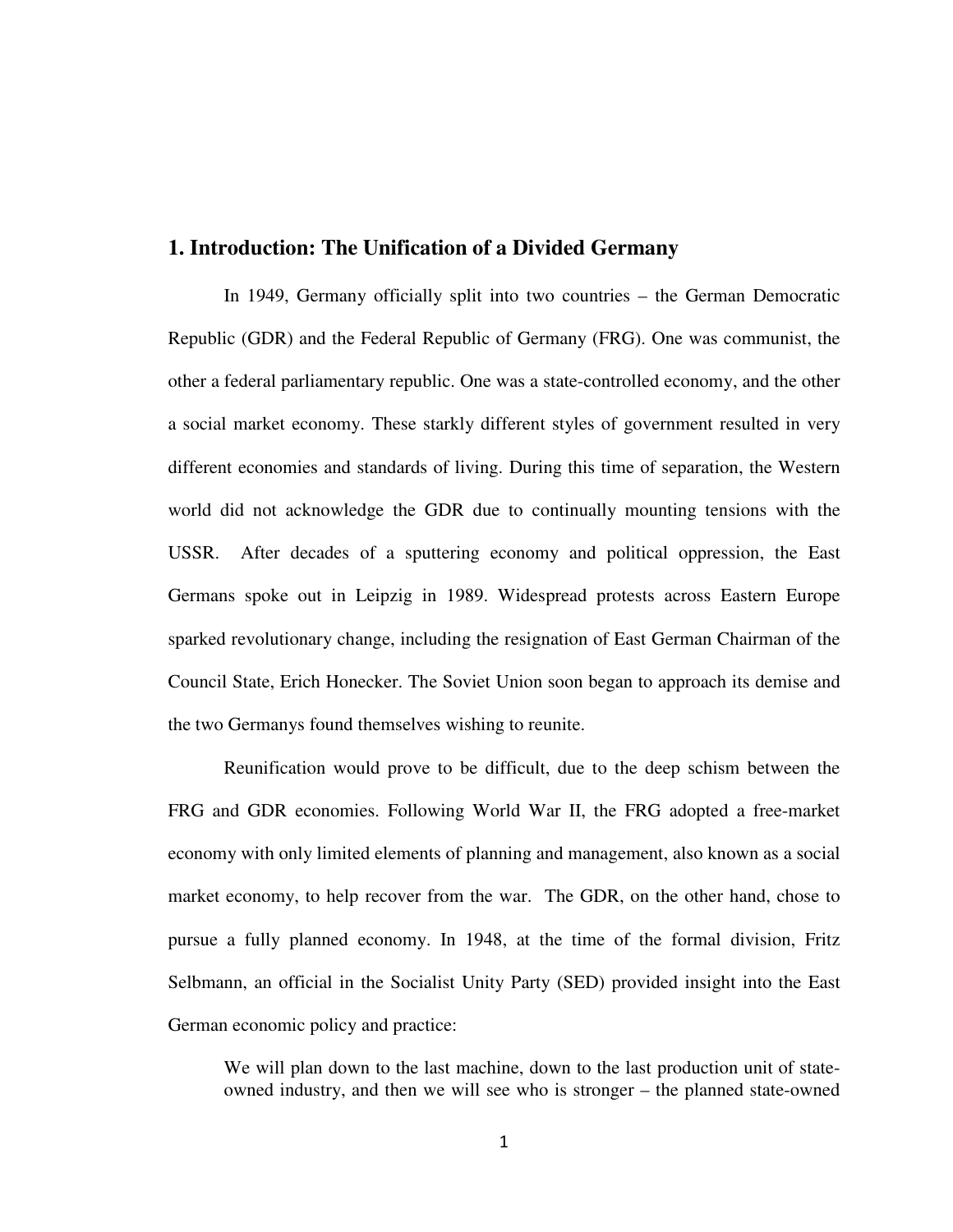industry or the non-planned free economy. For the struggle between free economy and planned state-owned economy will take place in practice… Naturally the planned economy is stronger; naturally things will go better where man uses his reason.<sup>1</sup>

Initially, Selbmann would turn out to be correct. The fully planned economy helped save the East German economy following the war, especially because of the shortage of resources and reparations East Germany had to pay the Soviets for the war-related devastation. However, the GDR could only compete with the FRG for a short period of time and by 1971 Erich Honecker ended economic reform attempts and thereby gave up competing with West German productivity and consumption.<sup>2</sup> Although many countries, including the U.S. and West Germany, suffered great economic blows during the 1970s, East Germany operated in a way that made recovery impossible. By the time of collapse, GDR productivity was less than 30 percent of its western counterpart.

 The centralized planned economy hurt East Germany in many ways. The lack of competition left businesses with no incentive to reduce costs, increase productivity, or innovate. The high government subsidies wasted huge amounts of economic resources. Some heavily subsidized goods and services included food, public transportation, energy, and rent, among many others. In 1989, subsidies consisted of almost one-quarter of planned public expenditure. Furthermore, corporations gave overly generous employee benefits, referred to as "general provision", which paid for things such as kindergarten, outpatient services, and vacations. General provision created an environment where

 $\overline{a}$ 

<sup>&</sup>lt;sup>1</sup> Jörg Roesler, "The Rise and Fall of the Planned Economy in the German Democratic Republic, 1945-89," *The German History Society* 9, no. 1 (1991): 48,

http://gh.oxfordjournals.org/content/9/1/46.full.pdf+html (accessed October 27, 2012).

<sup>&</sup>lt;sup>2</sup> Roesler, "The Rise and Fall of the Planned Economy," 55.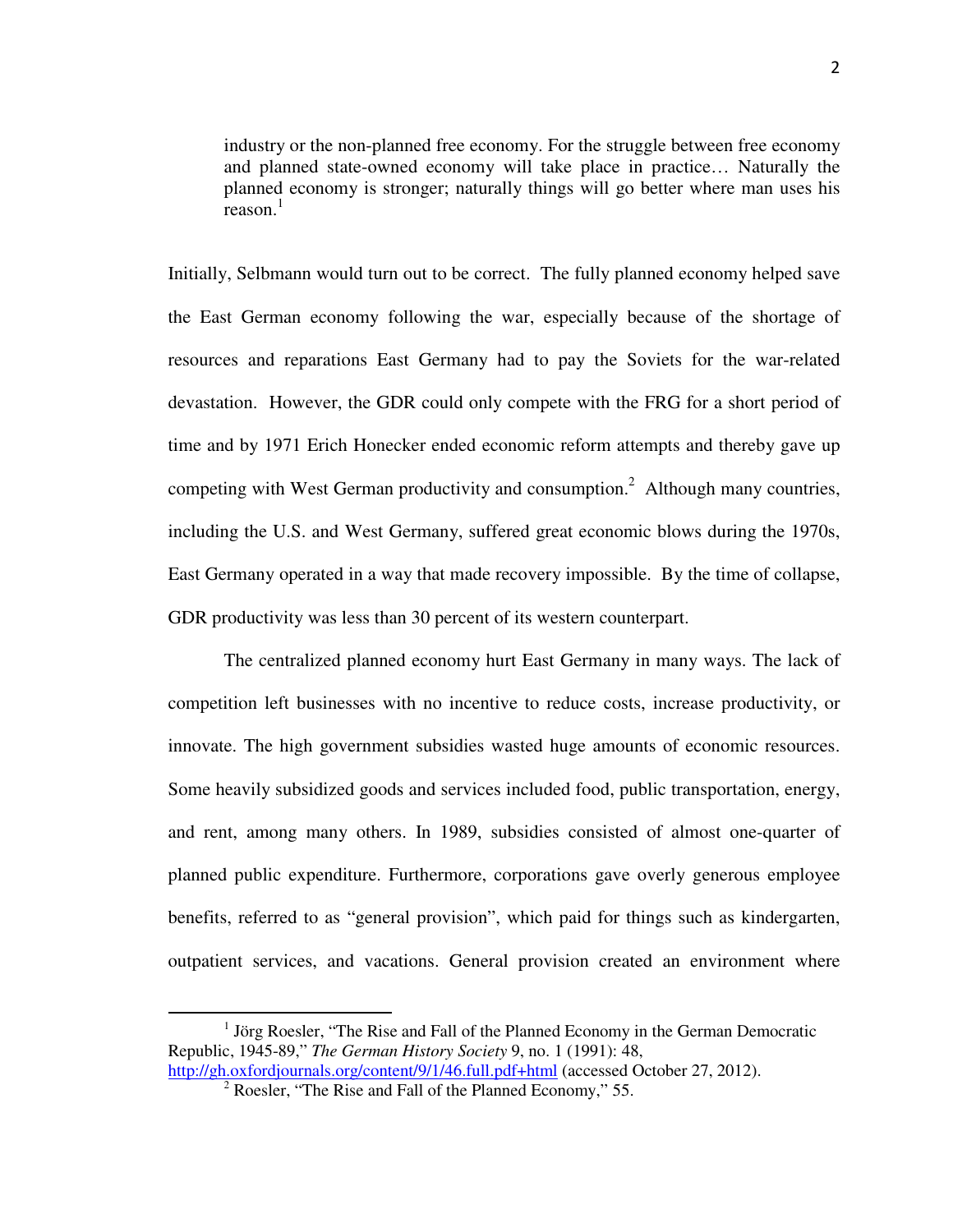employees rarely changed jobs, which, combined with the right to work policy, led to artificially high levels of employment. $3$  Employing too many workers decreases efficiency and drives costs up for corporations. This causes prices to subsequently increase, demand to decrease and, eventually, the economy to suffer.

GDR production equipment provides a perfect example of the Soviet Bloc's failed economic policy. With an already deteriorating economy, the SED officials chose to invest in modernizing microelectronic production equipment, rather than machines for more relevant goods such as food, tools, or building production. By 1989, only approximately one-third of machine-tool production and foodstuffs equipment were less than five years old, compared to the microelectronic production equipment of which more than 50 percent was less than five years old.<sup>4</sup> Despite electronics being a lucrative business, a certain microchip which cost 8 marks to produce on the world market cost East German producers more than 530 marks.<sup>5</sup> This 6,625 percent increase in production costs emphasizes the gross inefficiency of the centrally-planned economy as well as just how far behind East Germany was from the Western World.

Even in the face of possible reunification, eastern cooperation with West Germany was limited. Despite General Secretary Mikhail Gorbachev's small steps towards reform with *perestroika* and *glasnost*, his response to West German Chancellor Helmut Kohl's 1989 Ten-Point plan for unification proved that the Eastern Bloc would not embrace change too readily. On the day following Kohl's proposal to the West German Federal Parliament, Soviet Foreign Minister Eduard Shevardnadze, condemned

<sup>3</sup> Gerhard A. Ritter, *The Price of German Unity* (New York: Oxford University Press, 2011), 74-76.

<sup>4</sup> Roesler, "The Rise and Fall of the Planned Economy," 56.

<sup>5</sup> Ritter, *The Price of German Unity*, 75.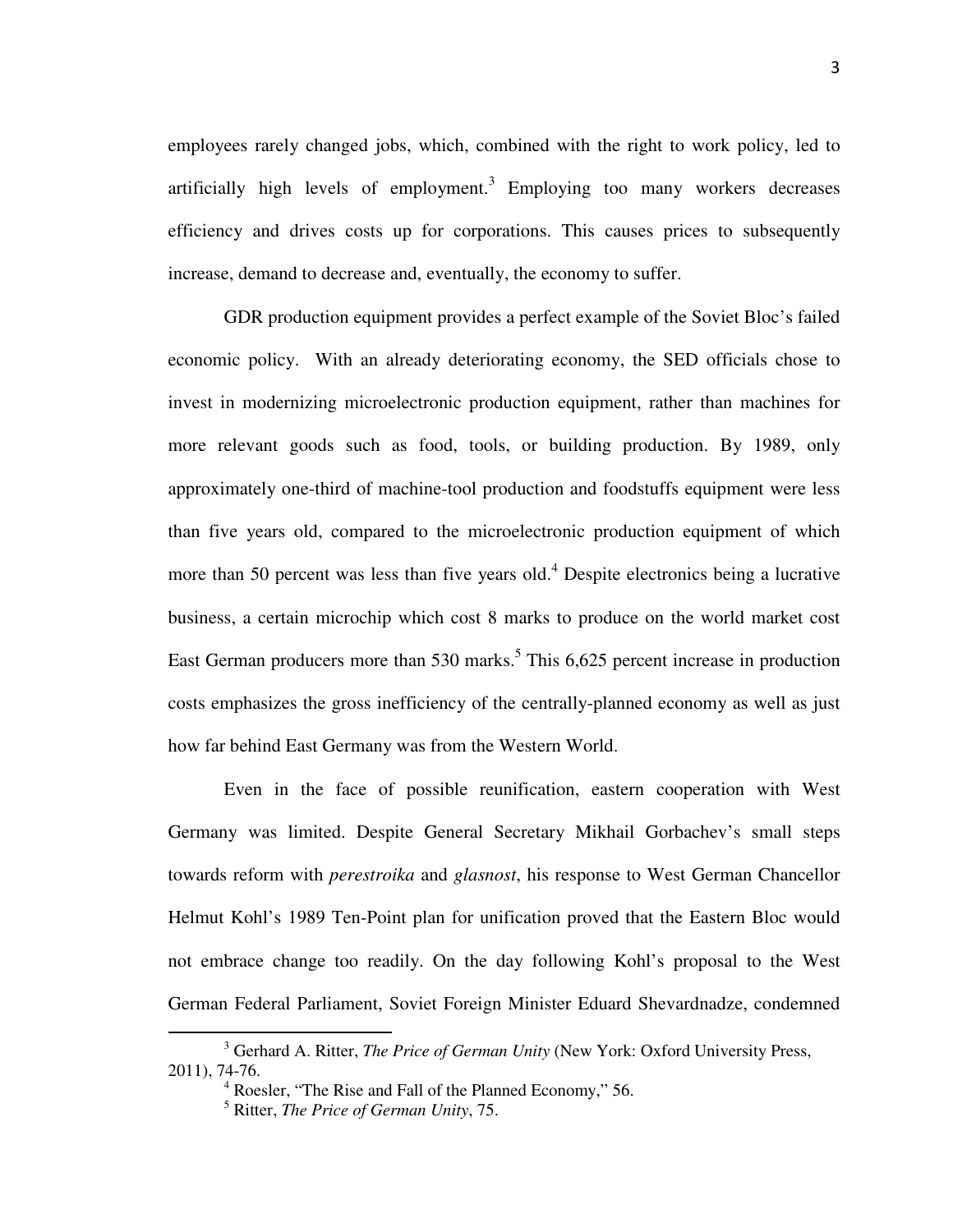the Ten Points plan and publicly opposed any border changes.<sup>6</sup> Furthermore, although the Soviet powers were open to economic ties with West Germany, neither state was willing to make the concessions demanded by the other.

Creating a mutually beneficial reunification agreement for East and West Germany presented a daunting task for both governments. The complex relationships, however, did not end with just the East versus the West. As Allan Riding noted in a *New York Times* article on February 15, 1990, surrounding states, particularly Poland and France, worried about the repercussions of a united Germany given its tumultuous and aggressive history. Key questions arose regarding the German-Polish borders as well as how a united Germany would change the balance of powers in the European Community. A fragmented Germany seemed safe, but at the same time, Western powers feared the Soviet Union and hoped for its downfall.<sup>7</sup>

East-West cooperation and the support of neighboring states were not the only hurdles of reunification. The four hurdles outlined in this paper became relevant during the reunification process. These hurdles were:

- 1. Consolidating the Ost-Mark and the Deutsch Mark
- 2. Deciding the amount of transfer payments the West would pay the East
- 3. Re-privatizing formerly expropriated properties
- 4. Avoiding high unemployment rates.

.

The policies designed to solve these problems could focus primarily on either economically or socially beneficial results. Therefore, policymakers had to decide which outcome was more important.

<sup>6</sup> Pekka Kalevi Hämäläinen, *Uniting Germany: Actions and Reactions* (Boulder: Westview Press, 1994), 76.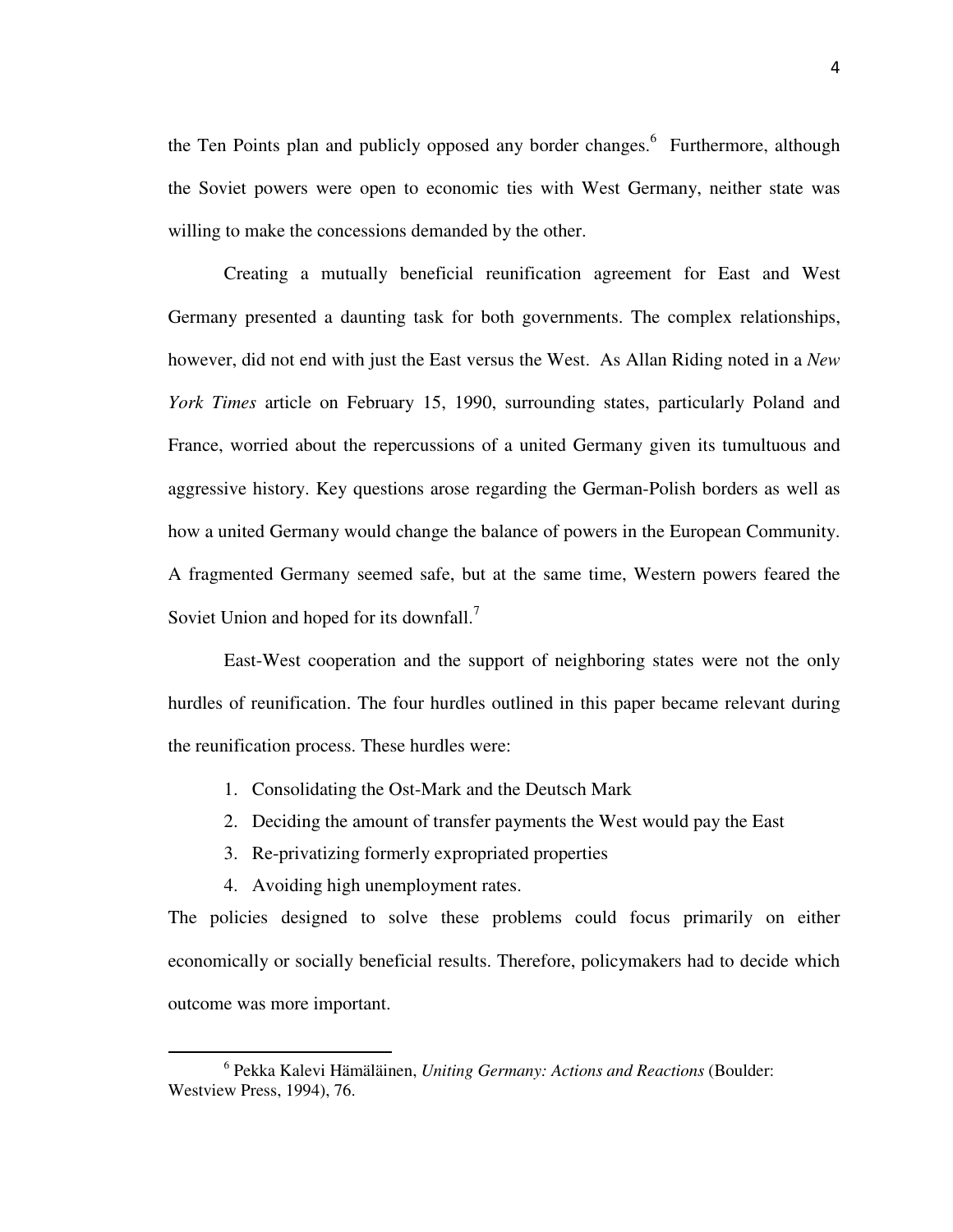Three levels of politicians and the Central Bank participated in the reunification and placed value on various factors. The West German federal government sought a speedy reunification and wanted to appease both the East and the West. East German politicians feared an unequal reunification in which the westerners dominated the easterners*.* The West German politicians at the *Länder,* or state, level placed their citizens' interest first and wanted to control the extent to which they would pay for the reunification. The West German Central Bank had existed until reunification with full autonomy.<sup>8</sup> Due to its freedom from any political authorities or pressures, it preferred austere policies that most benefitted the western economy. Although politicians did not come to a unanimous decision, the policies that they pursued tended to place more importance on social than economic problems. By doing so, post-1990 Germany turned into a psychologically unified country with deep and long-lasting economic issues, such as high government debt, tax rates, and unemployment.

This thesis will explore the four major issues and how politicians decided to solve them. The rest of this chapter will present the concerns felt by citizens and politicians alike at the start of the reunification process. The second chapter will delve into each factor and look at how the chosen policies tended to favor social rather than economic benefits. Finally, the conclusion will look at the implications of these policies.

#### **Consolidating Currencies**

֬֒

 A major hurdle was how to reconcile the different currencies. While West Germany prospered with the Deutschmark, East Germany struggled with its weaker

<sup>&</sup>lt;sup>8</sup> Andreas Beyer et al., "Opting Out of the Great Inflation: German Monetary Policy After the Break Down of Bretton Woods," *NBER Working Paper Series,* no.14596 (2008): 9, http://www.nber.org/papers/w14596 (accessed October 1, 2012).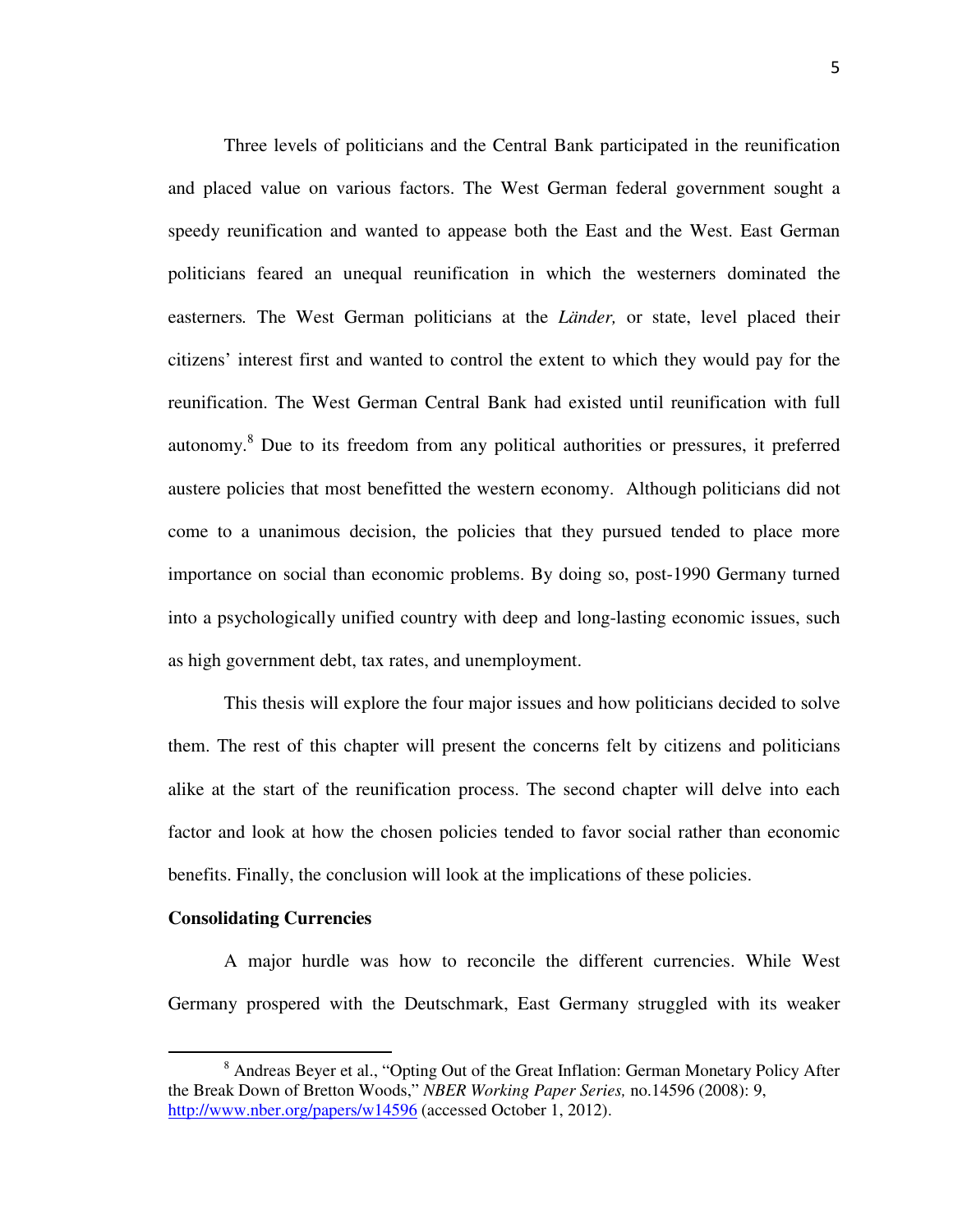Ostmark. Politicians and the *Bundesbank*, the West German central bank, had to work together to placate citizens from both Germanys while protecting the West German economy and enabling both economies to converge. But the question remained how to broker such a deal with two such different currencies. The *Bundesbank* suggested an austere program that would minimize damage to the West German economy, while Chancellor Helmut Kohl recommended, and eventually implemented a more generous program that expedited the unification and placed social issues across Germany above economic issues in the West. The politicians and bankers saw before them a zero-sum game where both sides desperately wanted to win.

#### **Transfer Payment Levels**

As mentioned above, citizens of the West as well as their representatives worried that the reunification would result in increased taxes and debt. The stronger economy had the responsibility of supporting the weaker economy's transformation to capitalism. After all, the East German economy was becoming a part of the West German economy. The *Länder*, West German federal, and East German politicians would have to come up with a solution to finance the reunification without placing too much burden on West German taxpayers.

#### **Returning Expropriated Properties**

 A defining characteristic of Communism was expropriating property. For West German businesses, for civilians who had fled or moved to the FRG, and for East Germans who had simply lost their homes to the Soviet authorities, the fall of the Soviet regime raised the possibility of reclaiming formerly confiscated property. This spread fear throughout East Germany and curiosity throughout West Germany. Eastern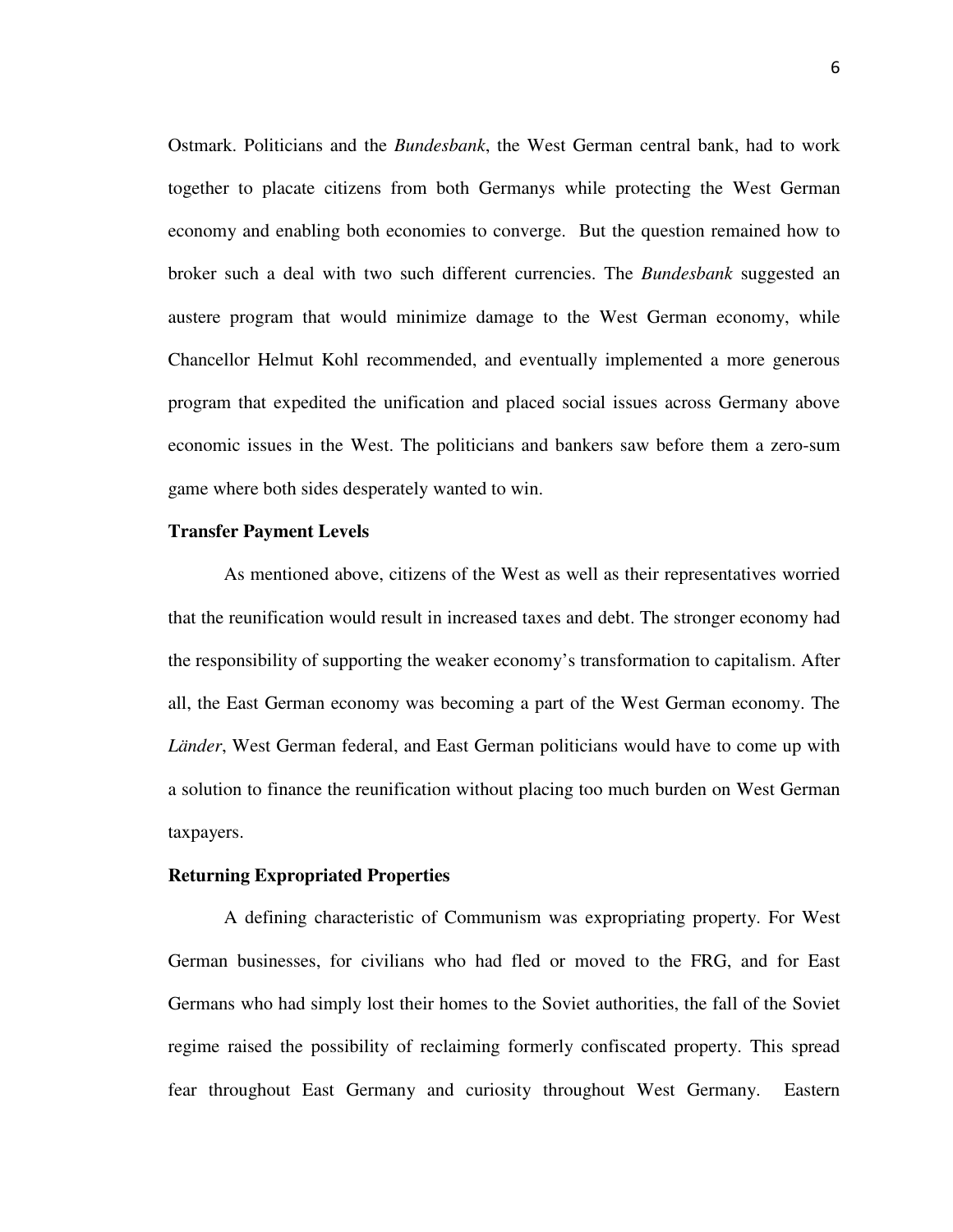businesses had already begun accepting investments from western businesses and feared having to pay retribution once unification was complete. Eastern civilians feared former homeowners would return to stake their claims and/or significantly raise the rent.<sup>9</sup> Politicians had to decide which would create a more unified country: encouraging private investment in East Germany or returning private property to the rightful owners.

#### **Avoiding High Unemployment**

֬֒

 Fears of a mass exodus to West Germany posed great concern for future employment levels across Germany. An additional concern was that competition with West German corporations would result in East German enterprises failing.<sup>10</sup> Fewer factories meant fewer jobs, and with an open border, Easterners could flood the West, creating more job competition in a country that already accepted increasingly high numbers of migrant workers. Clearly, neither East nor West Germany would benefit from increasing unemployment, and therefore policy makers would have to approach this problem very carefully and deliberately so as to not upset the balance. Furthermore, the socialist system had provided many benefits and fostered artificially high levels of employment. East Germans would lose both of these comforts with the introduction of a social market. To ease this loss, East Germany adopted West German employment benefits, but altered them in an even more socially advantageous way, which would be very expensive for the West and create an inefficient workforce in the East.

<sup>9</sup> Hämäläinen, *Uniting Germany: Actions and Reactions*, 130.

<sup>&</sup>lt;sup>10</sup> W.R Smyser., *The Economy of United Germany: Colossus at the Crossroads* (New York: St. Martin's Press, 1992), 32.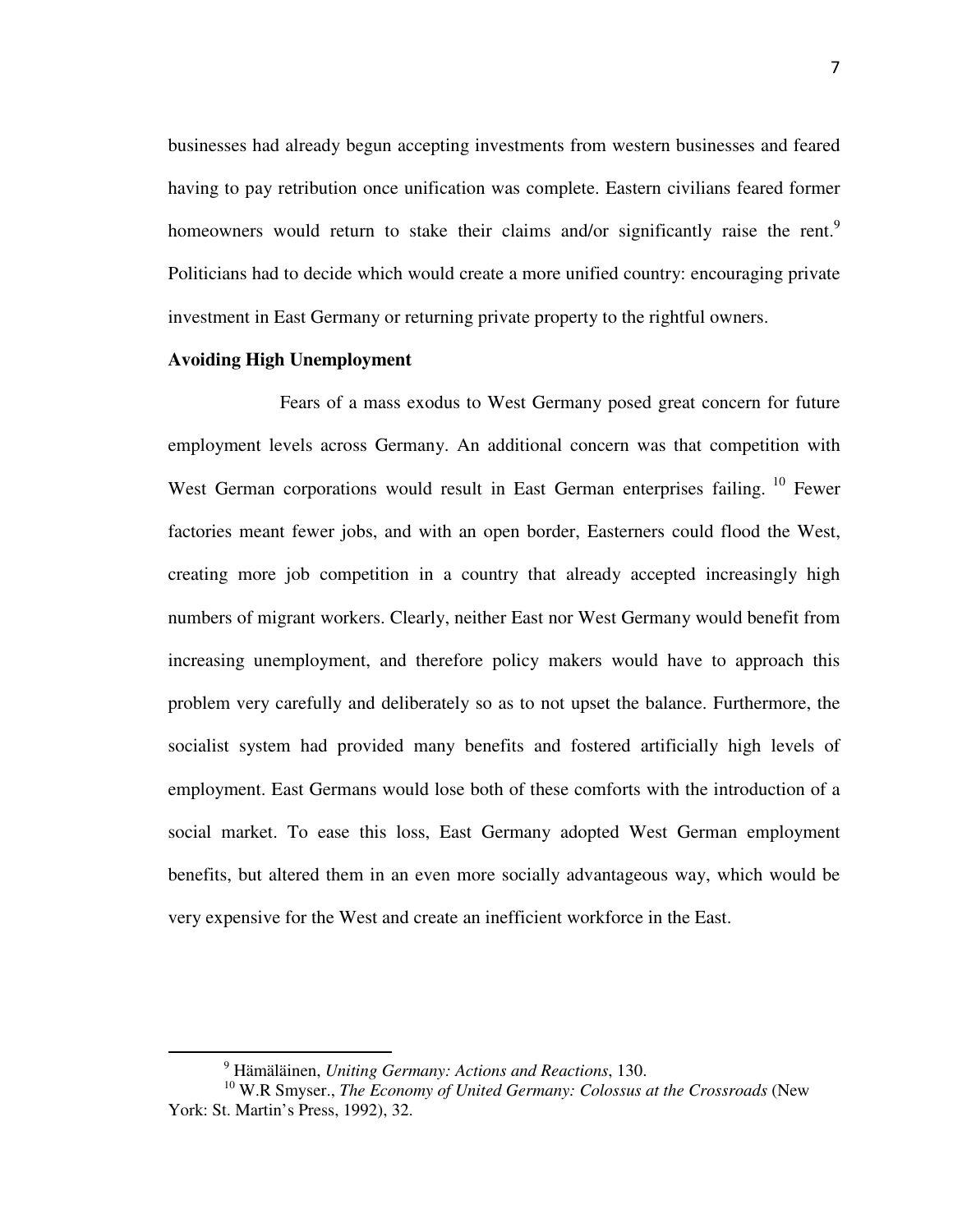## **2. Unification: Competing Economic and Social Policies**

#### **2.1 Conversion Rate of Currency Turnover**

֬֒

 The four previously mentioned hurdles – currency turnover, transfer payments, reprivatization and unemployment – created an extremely delicate situation for politicians and economists alike. The issue alone of currency turnover caused disagreement between the *Bundesbank* and politicians, the *Bundesbank* trying to protect the famously stable Deutschmark and Chancellor Kohl wanting to send "a clear, unmistakable signal of hope and encouragement... to the people of the GDR."<sup>11</sup>

The disagreement did not end with just the *Bundesbank* and *Bundesregierung*. Rather every organization and interest group had an opinion on the matter, as this single decision could save or destroy not only the unification efforts, but also the economies of both Germanys. GDR politicians had recently run for *Volkskammer* election, calling for a 1:1 turnover rate for monetary holdings and wages. Other organizations of the same opinion included the Federal Union of German Employers' Association, the western SPD, parts of the CDU/CSU, and the Federal Minister of Labor. On the other side of the issue were the *Bundesbank*, Federal Finance Minister, and Federal Economics Ministry, all of which insisted on a 2:1 conversion rate for debts, savings accounts, wages, pensions, and cash holdings over DM 2,000. This proposal sparked massive demonstrations in the East. The *Bundesbank*'s proposal would lead to fewer economic

<sup>&</sup>lt;sup>11</sup> Helmut Kohl. "Kohl's Currency Union Proposal, 13 February 1990," in *Uniting Germany: Documents and Debates, 1944-1993*, eds. Konrad H. Jarausch and Volker Gransow (Providence: Berghahn Books, 1994), 111.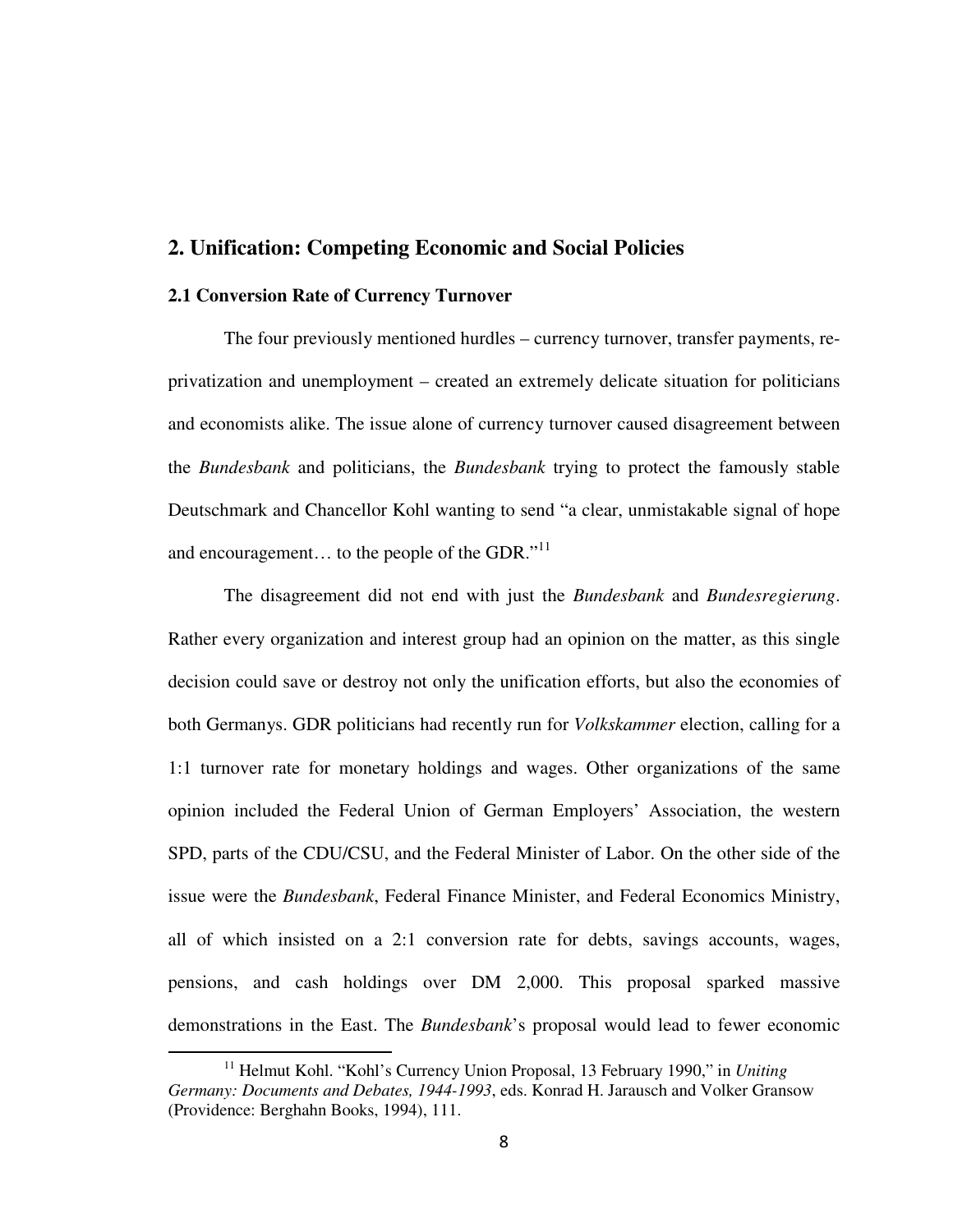losses in the West, but would place the Easterners at an even greater disadvantage. Federal Labor Minister Norbert Blüm declared that a conversion rate other than 1:1 would "open up profound social fault lines and have destabilizing political consequences." Furthermore, he added, East Germans would suffer "glaring losses relative to their previous, already lower, living standards… particularly pensioners, families, and the unemployed."<sup>12</sup> It quickly became clear that a 2:1 rate was ideal for the FRG Deutschmark and economy, but would ruin any chances for a socially and economically unified Germany.

Although it was unfeasible for politicians to accept the *Bundesbank*'s proposal for the German Economic, Social, and Monetary Union (GEMSU), the 1:1 conversion rate was not free of consequences. The eventual decision, passed in May 1990, created a rather complex system of monetary holdings conversion to go into effect on 1 June. In essence, holdings and claims faced a 2:1 conversion rate; however, cash and savings accounts between DM 2,000 and 6,000 were eligible for a 1:1 rate, depending on the holder's age. Firm's debts and housing loans were both converted at a 2:1 conversion rate and, alone, totaled over 360 billion Ostmarks.<sup>13</sup> Unfortunately, as Pöhl showed Chancellor Kohl, a 1:1 rate would result in the bankruptcy of many GDR businesses. The *Bundesbank* President noted that with a 1:1 ratio, the GDR's debt burden, which foreign creditors would receive in DMs, combined with their debts owed to the GDR national bank would translate to annual interest rates in excess of DM 20,000 million.<sup>14</sup>

<sup>12</sup> Ritter, *The Price of German Unity*, 152-153

<sup>&</sup>lt;sup>13</sup> Gerlinde Sinn and Hans-Werner Sinn, *Jumpstart: The Economic Unification of Germany* (Cambridge: MIT Press, 1992)*,* 51.

<sup>14</sup> Charles S. Maier, *Dissolution: The Crisis of Communism and the End of East Germany* (Princeton: Princeton University Press, 2001), 237.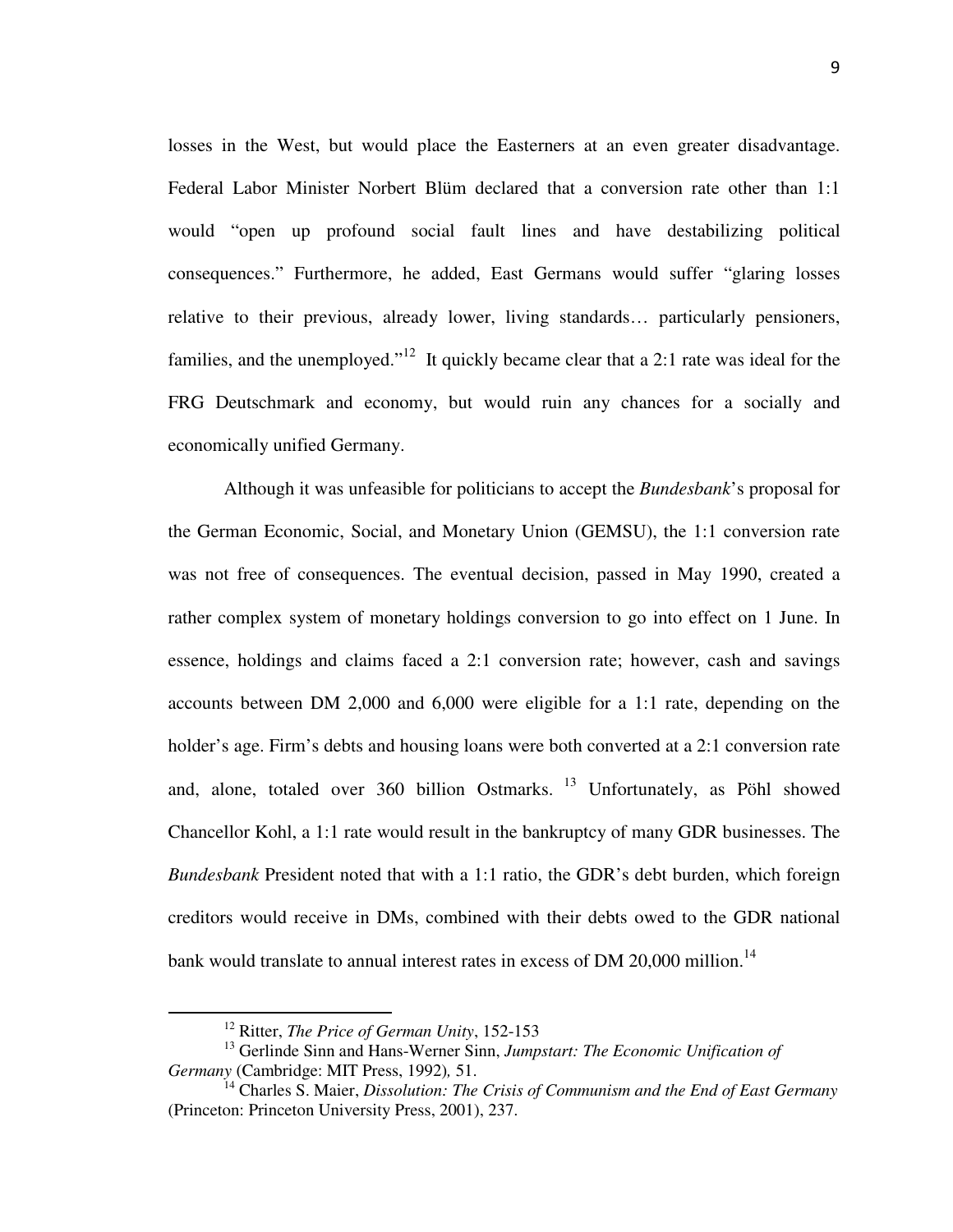Because there was no single economic and socially ideal solution to the currency conversion, many problems arose in East Germany. One such problem faced by eastern German producers was a phenomenon called the "price-cost squeeze". This resulted from former GDR businesses switching to Deutschmarks while having to set prices and cover costs, which included the ever-increasing wages.<sup>15</sup> Furthermore, new exposure to West German and international open market competition naturally caused output prices to fall. Low prices translated to decreasing revenues across East Germany. By the end of the first year of unification, the combination of currency appreciation and unprecedented levels of competition led to a two-thirds fall in East German output and one-third fall in total national output.<sup>16</sup>

The Council of Experts had worried and warned that introducing the Deutsche Mark too quickly would give East Germans the false illusion of closing the West-East gap in living standards.<sup>17</sup> Although the politicians did not wish to give false hope, they wanted to create both psychological and economic unification – an impossible feat without a single currency. In reality, by placing more importance on social than economic unification, the GEMSU led to immediate economic turmoil that continued for several years.

<sup>15</sup> Thomas Lange and Geoffrey Pugh, *The Economics of German Unification*  (Cheltenham: Edward Elgar Publishing Limited, 1998), 58.

<sup>16</sup> Lange and Pugh, *The Economics of German Unification*, 59.

<sup>&</sup>lt;sup>17</sup> Michael Kreile, "The Political Economy of the New Germany," in *The New Germany and the New Europe*,ed. Paul B. Stares (Washington, D.C.: The Brookings Institution, 1992): 69, http://books.google.com/books?id=Q1d3OKCpEFIC&lpg=PA1&ots=j\_TzZtBuQD&dq=the%20 new%20germany%20and%20the%20new%20europe&lr&pg=PA69#v=onepage&q=the%20new %20germany%20and%20the%20new%20europe&f=false (accessed October 30, 2012).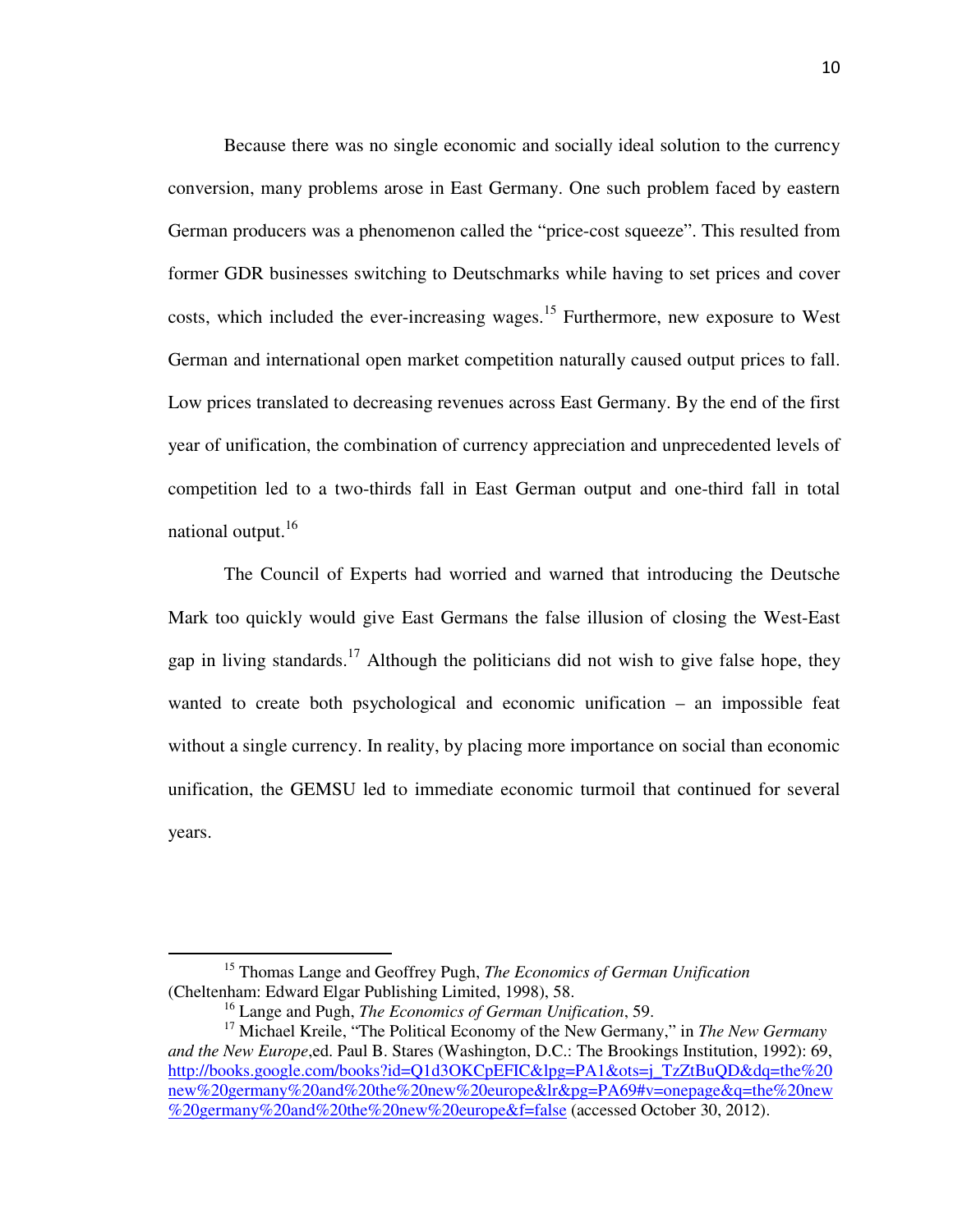## **2.2 Increasing Demand for Transfer Payments**

The West German Basic Law protected all the *Länder* by guaranteeing equal living conditions throughout the country. Although the law was ratified in 1949 and amended twenty years before reunification even seemed viable, it declared that any *Länder* that acceded would also follow the Basic Law.<sup>18</sup> Because achieving immediate social and economic equality was impossible, politicians had to decide on which factor they would place more emphasis. West Germans inevitably had to economically support the unification, but contested exactly how much they would sacrifice. As previously mentioned, the West German federal government was much more willing to financially support their eastern neighbors, but state-level governments were more concerned with protecting their constituents from the potential economic consequences of unification.

While German politicians worked to economically and socially unite their countries, they also needed to create a way to finance GEMSU. Also in May 1990, West Germany created the "German Unity Fund", which allocated DM 115 billion to East Germany over the first four years of reunification. The eleven West German *Länder* and the federal government agreed to split the burden evenly between themselves and the GDR to assist in financing the East German budget deficit (which was predicted to reach DM 50 billion) and social programs such as unemployment and welfare.<sup>19</sup> These politicians adopted many policies to address social problems in East Germany, but the

<sup>18</sup> *Basic Law for the Federal Republic of Germany* (Bonn, Germany, May 23, 1949): Article 72, http://www.gesetze-im-internet.de/englisch\_gg/englisch\_gg.html#p0320 (accessed October 17, 2012).

<sup>19</sup> Ferdinand Protzman, "*Germans in Accord on a 'Unity Fund'," New York Times* (May 17, 1990),

http://search.proquest.com/hnpnewyorktimes/docview/108436868/13AB998BEF61DD73068/1?a ccountid=10141.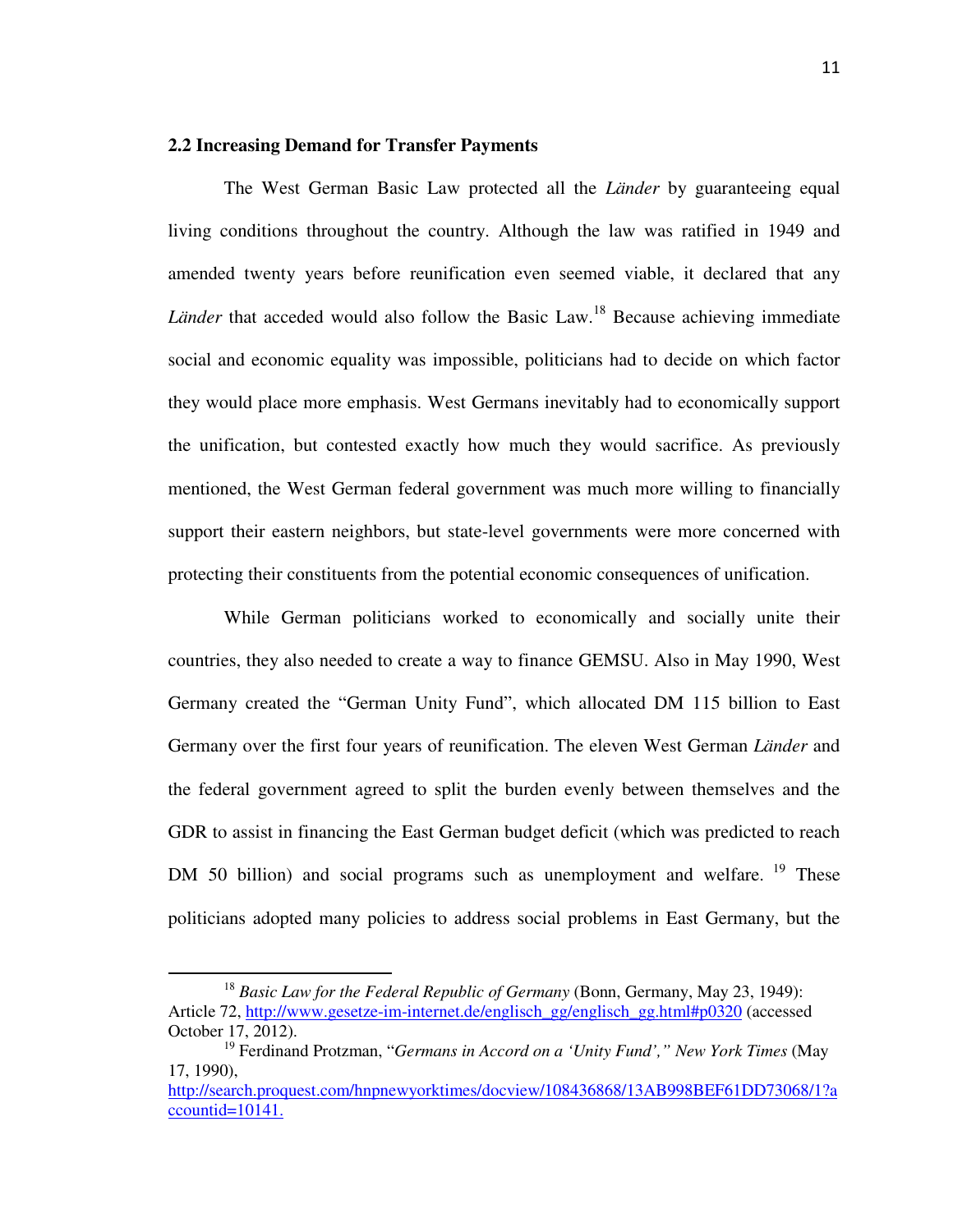German Unity Fund also acted as an effort to assuage the economic concerns of West German citizens. The fund functioned more to control the redistribution of the heavy financial burden between the federal government and the West German *Länder* than to finance the East German states, which had not yet officially become a part of the Federal Republic*. 20* 

 In a very bold political move, reminiscent of George H.W. Bush's "read my lips" gaffe, Chancellor Kohl promised to avoid raising income taxes by implementing the Unity Fund. To avoid raising western taxes, Bonn, the FRG capital, planned to take DM 20 billion from government savings and borrow the rest of its share from capital markets. The federal states planned to borrow as well.<sup>21</sup> Germany would soon learn that public borrowing alone could not sustain East Germany's financial needs. Despite efforts to protect the West German taxpayers, politicians did not anticipate the increased East German need for assistance and the westerners would have to feel some economic strain. By 1992, the German Unity Fund had grown to DM 160.7 billion and the actual total of financial transfers reached DM 770 billion by  $1994<sup>22</sup>$  To put this number into perspective, for the first six years of reunification each West German essentially paid DM 3,000 and each East German received DM 12,600 annually.<sup>23</sup>

<sup>&</sup>lt;sup>20</sup> Wolfgang Renzsch, "Financing German Unity: Fiscal Conflict Resolution in a Complex Federation," *Publius* 28, no. 4 (Autumn 1998): 132, http://www.jstor.org/stable/333145 (accessed November 17, 2012).

<sup>21</sup> Manfred Görtemaker, *Unifying Germany, 1989-1990*, (New York: St. Martin's Press, 1994), 152.

<sup>22</sup> Jens Hölscher and Johannes Stephan, "The 'German Model' in Decline," in *East Germany's Economic Development since Unification: Domestic and Global* Aspects, eds. Jens Hölscher and Anja Hochberg (New York: St. Martin's Press, 1998), 31.

<sup>23</sup> Michael Kaser, "The Eastern Länder as a Transition Economy" in *East Germany's Economic Development since Unification: Domestic and Global* Aspects, eds. Jens Hölscher and Anja Hochberg (New York: St. Martni's Press, 1998), 68.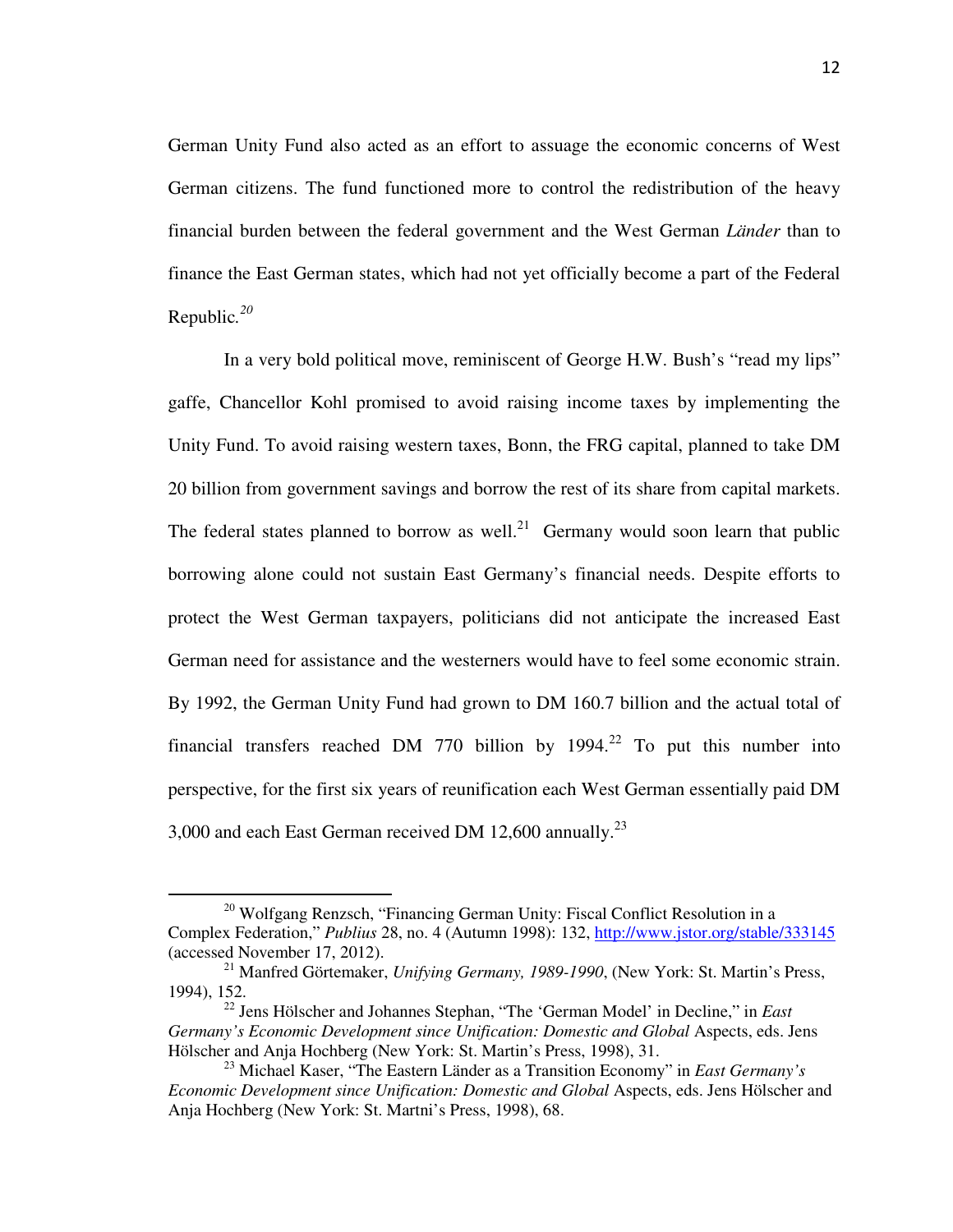When examining the German Unity Fund and Unification Treaty, it becomes increasingly clear that West German politicians decided when they would obey the Basic Law and when they would circumvent it. This inconsistency occurred in the name of equality and expediting the reunification process, but also in protecting West German citizens from economic repercussions. Wolfgang Renzsch, a political scientist from the *Universität Magdeburg*, cited the Basic Law as the reason for the abrupt reunification and the efforts to converge both economies as quickly as possible. The Basic Law, however, also divides sales-tax revenue between *Länder* on a per capita basis. This led to extensive discourse and arguments between the West German states and the Federal government. Renzsch explained in his 1998 journal article that should East Germany receive equal amounts of tax revenue, the old *Länder* would lose and additional DM 4 to 5 billion. In their opinions, West Germany had more sales tax receipts than the East, but would receive the same revenue in return. The German Unity Fund had already established the West German financial burden and the western, state-level politicians were, therefore, unwilling to accept any further economic losses.<sup>24</sup> For this reason, the old *Länder* proposed a staggered system in which the new *Länder* would receive 55 percent of the sales tax allocation in 1991, 70 percent in 1994, and then eventually the constitutionally mandated per capita allocation. This proposal passed initially, but in 1991 the newly confident leaders of the eastern *Länder* negotiated until their respective states earned what was their proportionate share according to Basic Law.<sup>25</sup> This process of sales tax allocation acts as yet another example of eastern and western politicians failing to find policies which would benefit both East and West Germans. The solution to this

 $\overline{a}$ 

 $24$  Renzsch, "Financing German Unity," 135.

<sup>&</sup>lt;sup>25</sup> Renzsch, "Financing German Unity," 134.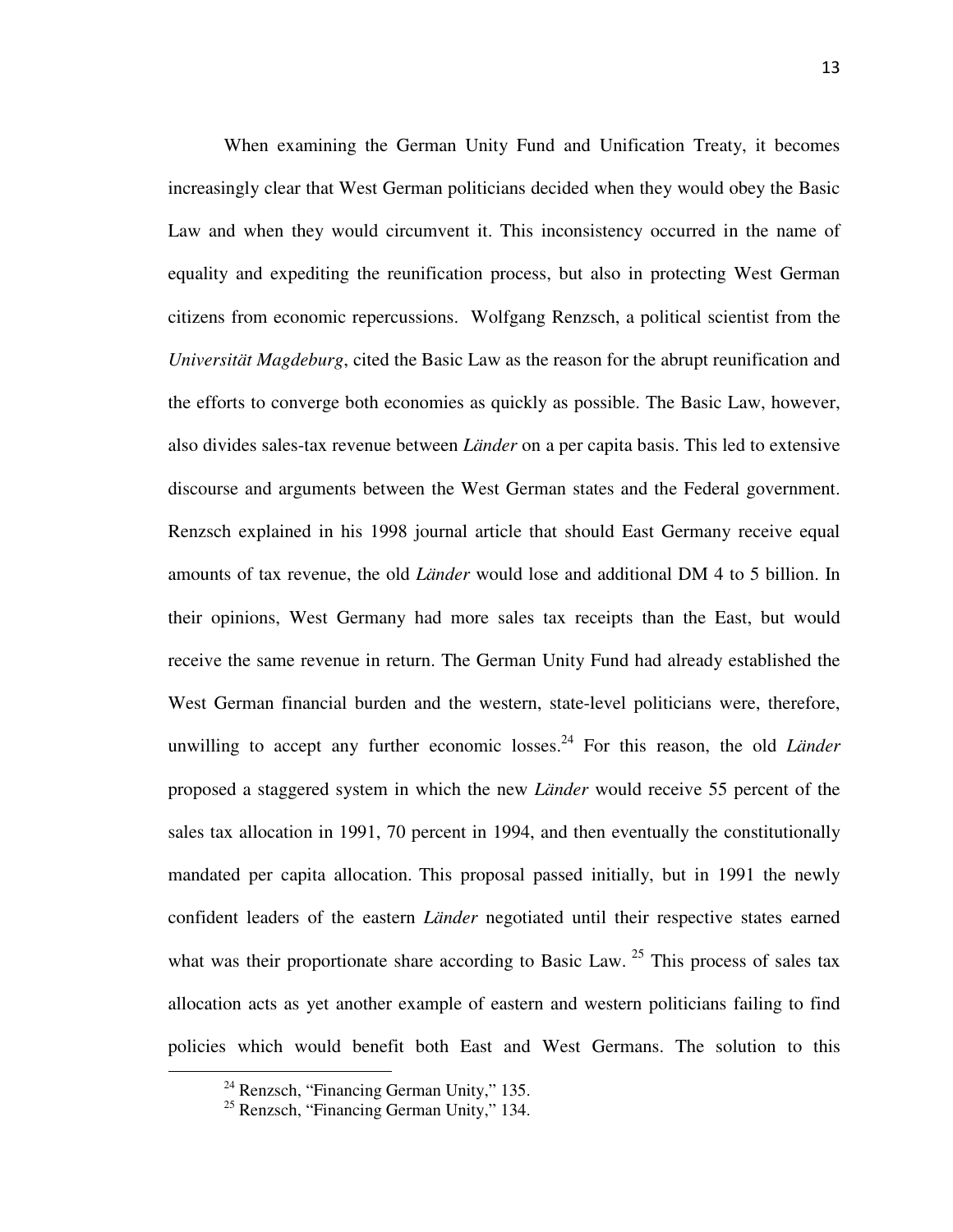predicament resulted in a further economic burden on the West so as to allow the East to converge as quickly as possible.

#### **2.3 Re-Privatizing Expropriated Property**

 The tumultuous history of Germany created the complex issue of contested property ownership. Between the 1930s and 1980s, three separate initiatives confiscated private property. The first, led by the Nazis, targeted the Jewish population's homes, industrial properties and land. The Soviet authorities led the second initiative, immediately following 1945, and targeted *Junkers*, or members of Prussian and eastern German nobility. The *Bodenreform* program seized millions of acres of agricultural land, as well as industrial property and real estate as reparation for the damage done to the Soviet Union during World War II. The final expropriation effort occurred after 1949 in the recently established GDR. The state seized properties to establish large agricultural cooperatives, private firms for nationalization, and the homes, lands, and accounts abandoned by refugees who had fled to freedom.<sup>26</sup> As a result, West Germany had to decide how to distribute all of the soon-to-be-privatized property and industry. On June 15, 1990 both governments passed the "Joint Government Declaration on Open Property Questions," which was later incorporated into the Unification Treaty.

#### **2.3.a Property**

 $\overline{a}$ 

The governments created the Joint Declaration in hopes of developing a socially responsible solution which could satisfy the citizens of both countries. Of the three aforementioned expropriation efforts, attempting to return property seized by the Soviet

<sup>26</sup> Smyser, *Economy of United Germany,* 161.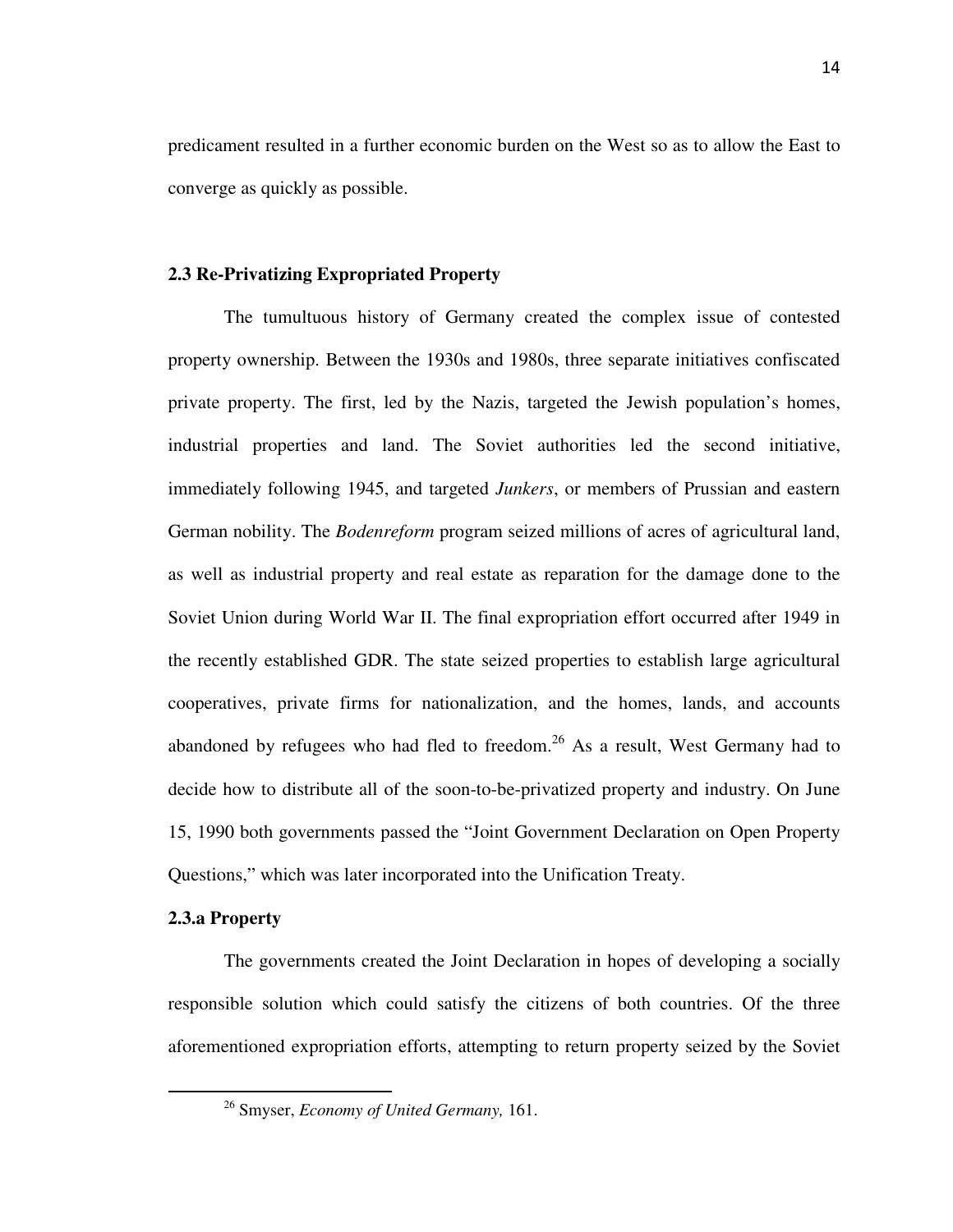Union before the establishment of the GDR was not an option. However, the government would attempt restitution of some property seized by the Nazis, but mostly property seized by GDR authorities. This was an enormous undertaking, as almost five million Germans fled from East to West between 1950 and 1990 alone, leaving their properties and assets for the government's seizure.<sup>27</sup> Fortunately for those victims of "Aryanization", GDR refugees, and their heirs, the joint governments chose a policy that would benefit their citizens rather than expedite economic unification. The Joint Declaration on the Settlement of Open Property Questions reflected this decision:

II. Trusteeship administration and similar measures limiting the use of real estate, businesses, and other property must be rescinded. With this, citizens whose property was taken into state administration as a result of flight [from the GDR] or for other reasons will regain control of their property.<sup>28</sup>

The document continued, providing the option to accept compensation instead of the property, compensation in cases where the property could not be returned, and protecting renters from eviction or steep increases in rent.<sup>29</sup>

 By mid-1991, Germans filed over 1.5 million claims for restitution, subjecting approximately one fourth of East German properties to claim. This created an overloaded and sluggish system for two reasons. First, it was unclear how to approach cases of ownership of buildings on land potentially owned by another claimant. Second, an extended period of poor record keeping in the GDR presented many cases of multiple claimants on the same property. As of 1993, the Officials at the Office for the Regulation

<sup>27</sup> Heinz Fassman and Rainer Munz, "International Migration Review." *International Migration Review* 28, no. 3 (Autumn, 1994) http://www.jstor.org/stable/2546819, 529.

<sup>&</sup>lt;sup>28</sup> Joint Declaration of the Governments of the Federal Republic of Germany and the *German Democratic Republic on the Settlement of Open Property Questions*,(Bonn, Germany, 15 June 1990), http://germanhistorydocs.ghi-dc.org/sub\_document.cfm?document\_id=3099 (accessed October 17, 2012).

<sup>29</sup> *Joint Declaration of the Governments.*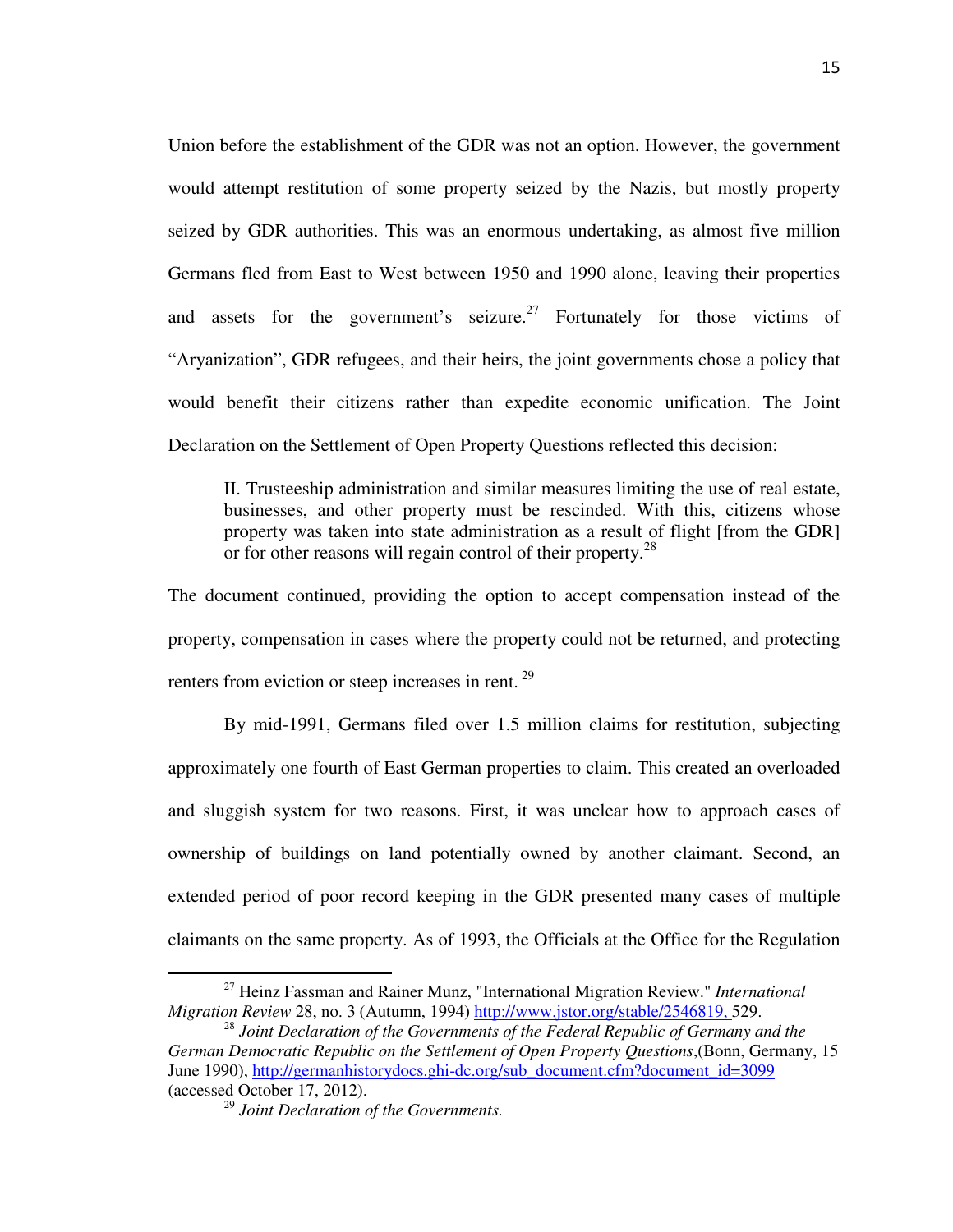of Property Questions forecast another ten years to close all of the files.<sup>30</sup> The issues of property ownership promoted the rights of displaced citizens, but essentially halted the East German economy and stymied a smooth reunification process.

#### **2.3.b Industry**

֦

The widespread expropriations confiscated not only homes, but also land and businesses in an effort to create an economy planned from its production down to its distribution. This presented the West Germans with an enormous task: privatizing an economy in which 98 percent of the GDP was publicly produced and consisted of almost two hundred cartels controlled by government ministries. These cartels, or *Kombinate*, controlled almost all production, exports, and East German resources, creating a system antithetical to a market economy. For this reason, West Germany had to reallocate and restructure East German production.<sup>31</sup> As well as addressing the issue of homes and real estate, the Joint Government Declaration addressed the question of expropriated businesses and firms:

VII. For businesses and shareholdings that were incorporated into national property through confiscation of 1949 and 1972, the former owner will be given – taking into account how valuable the business has become – the business as a whole or shares or stocks in the company, provided that he does not wish to take advantage of compensation.<sup>32</sup>

However, the issues mentioned above affected privatizing industry as well, creating an inefficient and slow process. By the ratification of the Unification Treaty, disagreements

<sup>30</sup> Lange and Pugh, *The Economics of German Unification*, 66.

<sup>31</sup> Smyser, *The Economy of United Germany*, 151.

*<sup>32</sup> Joint Declaration of the Governments.*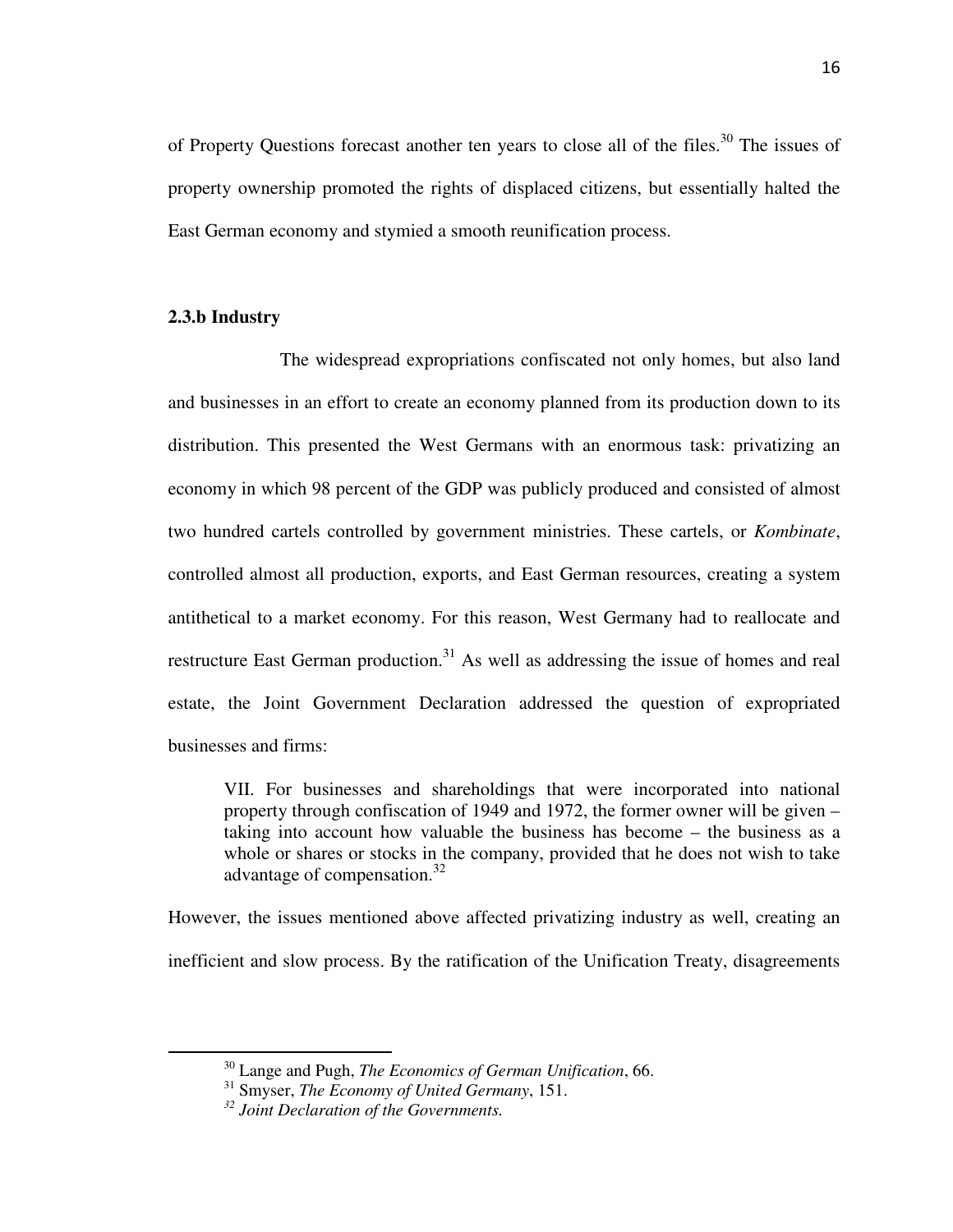within the government would alter the Joint Declaration so as to stimulate the East German economy.

The prolonging of privatization combined with prioritizing the return of property over compensation only contributed to the economic complications of unification. Economists and politicians both agreed that private investment could save the East German economy, but the problems with property ownership and consequent poor infrastructure effectively dissuaded private investors.<sup>33</sup> Before ratifying the Unification Treaty, the West German Social Democratic Party (SPD) urged reconsideration of placing property return above compensation, citing the need for legally secure investments. This resulted in a caveat in the Unification Treaty:

…there shall be no return of property rights to real estate or buildings if the real estate or building concerned is required for urgent investment purposes to be specified in detail, particularly if it is to be used for the establishment of an industrial enterprise and the implementation of this investment decision deserves support from a general economic viewpoint, above all if it creates or safeguards  $jobs.<sup>34</sup>$ 

As with all other aspects of unification, two different questions emerged for West German leaders: should the government place more importance on social or economic issues? Those who agreed with the SPD were concerned that the imminent possibility of a property returning to its former owner would deter private investors and further slow the efforts of privatization. Other groups supported placing restitution above compensation because of the social principles, encouraging the return of property to its original owners. These groups stressed the importance of allowing formerly

֦

<sup>33</sup> Ritter, *The Price of German Unity*, 80.

<sup>34</sup>*Treaty between the FRG and the GDR on the Establishment of the Unity of Germany*, (Berlin, Germany, August 31, 1990), http://germanhistorydocs.ghi-

dc.org/sub\_document.cfm?document\_id=78 (accessed October 17, 2012).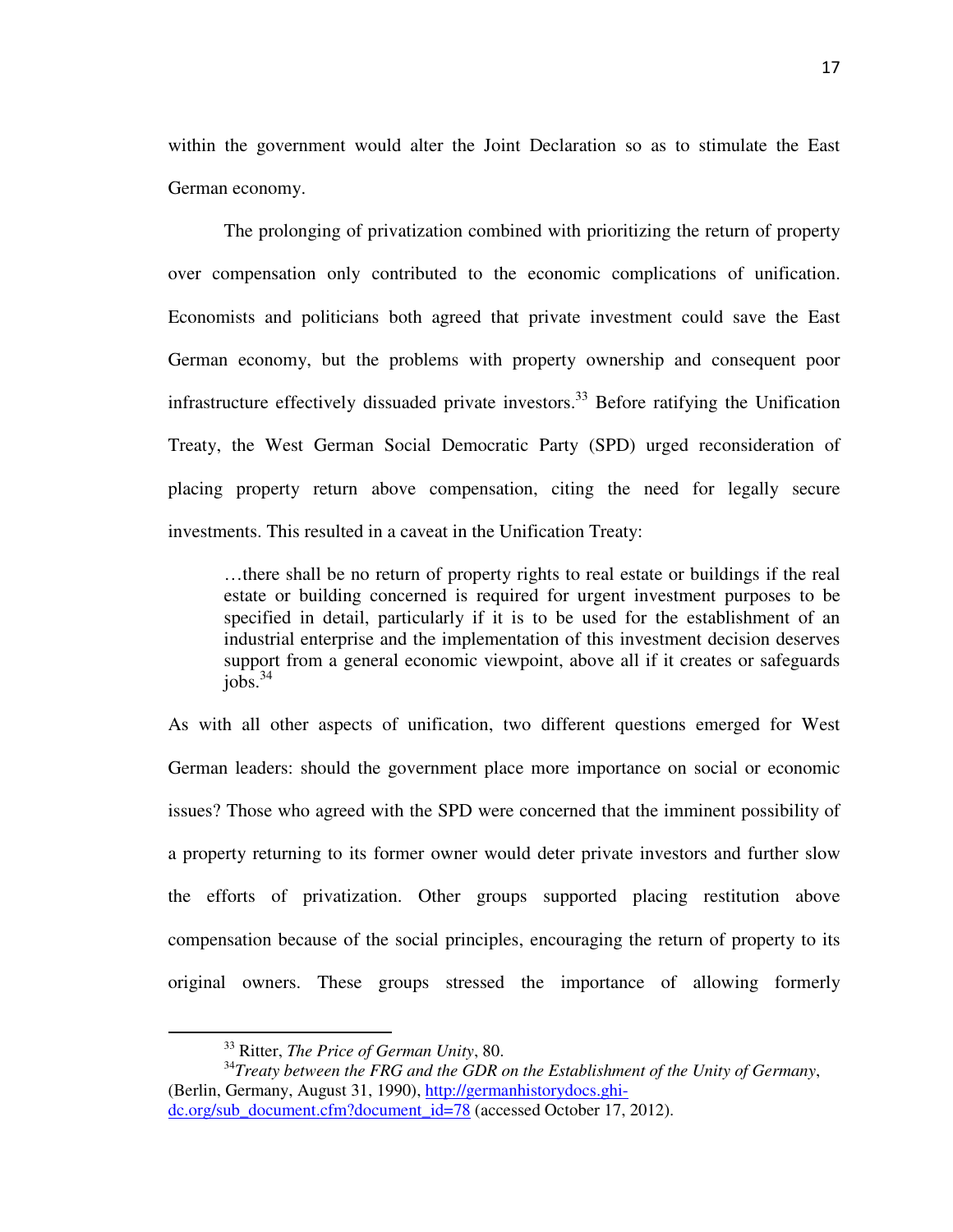disenfranchised Germans to assist in the rebuilding of their economy. Furthermore, in their opinion, how could a true market economy exist without placing the utmost importance on private ownership of the means of production?<sup>35</sup> In reality, as German historian Gerhard A. Ritter explains, more factors than simply privatization deterred private investors from East Germany, including the poor GDR infrastructure, the inefficiency in most East German enterprises, and the fact that transfer payments went more towards consumption than investment. German economists had already stressed that a lack of private investment in the East German economy would result in a painfully slow recovery and an exceedingly difficult rebuilding process.

#### **2.3.c The** *Treuhandanstalt*

The issue of privatization was a significant hurdle in the reunification of Germany. To assist with this process, the East German government founded the *Treuhandanstalt*, or Trust Agency. This institution had the purpose of protecting centrally-owned properties from the collapsing state. However, the *Treuhand* Act and the Unification Treaty morphed the agency into one which officially privatized and reorganized the properties it originally protected. The *Treuhand* took charge of three types of properties: state-owned businesses, land, and assets such as mining properties, pharmacies, and the Ministry of State Security. The sheer number of properties was overwhelming. By mid-1990, the *Treuhand* owned over eight thousand businesses and *Kombinate*, over forty thousand factories, almost 37 billion square meters of farmland and forestry, and almost two thousand other assets. At the time, approximately 46 percent

<sup>35</sup> Ritter, *The Price of German Unity*, 83.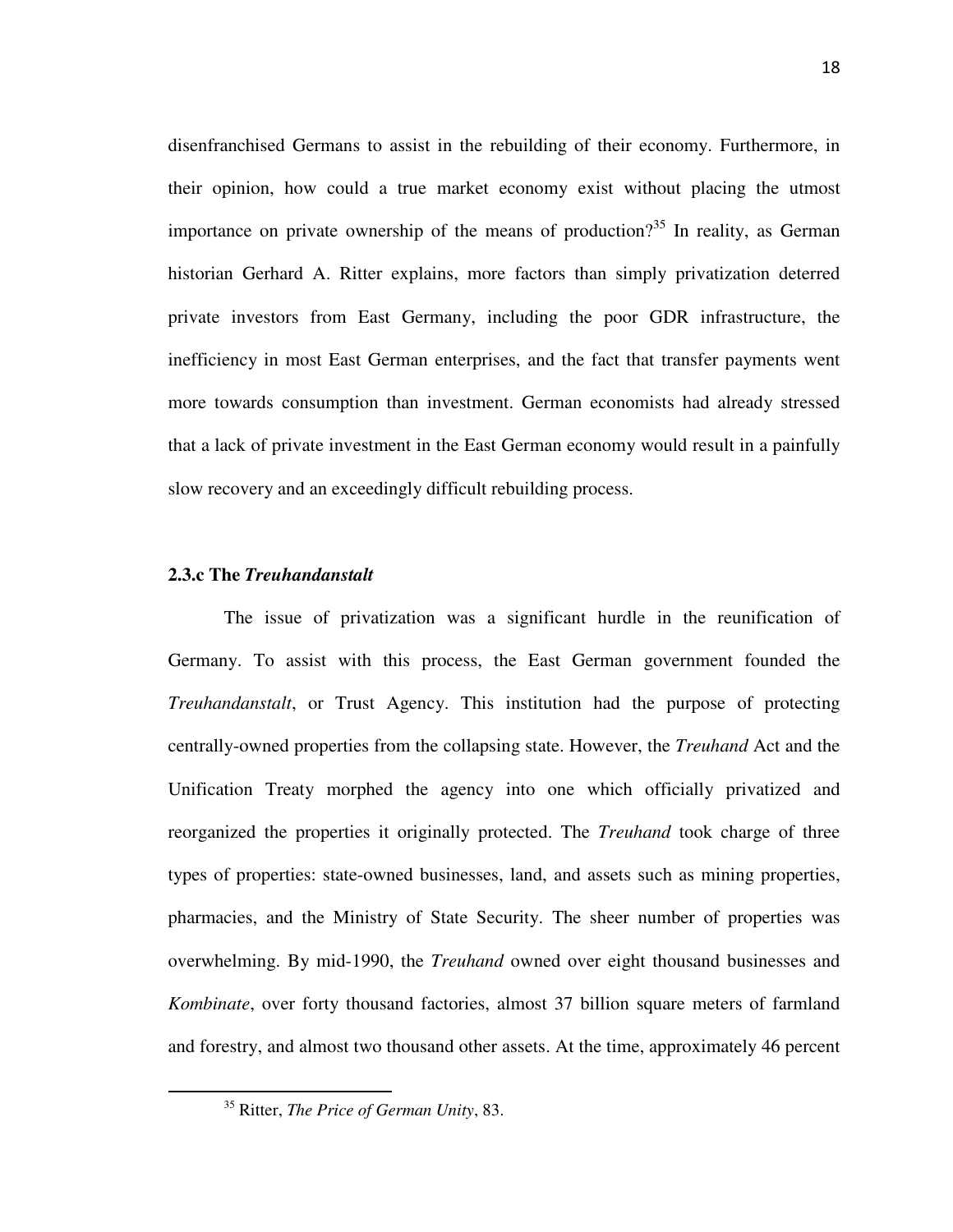of East Germans were employed by businesses and assets under control of the *Treuhand.<sup>36</sup>* Although the amount of land and other assets could not increase, the former Communist control of businesses resulted in reorganization and consolidation of properties. The restitution and selling efforts meant that these properties needed to be broken up, increasing the number of enterprises for which the *Treuhand* was responsible. $37$ 

 Like many other aspects of the unification process, the business turnover rate initially moved very slowly, delaying a quick economic recovery. The *Treuhand* functioned in a way which favored West German buyers. The East German entrepreneurs and businessmen only had money from the currency conversion, were therefore asset poor and required loans. To acquire a loan, however, they needed equity capital, which they did not have.<sup>38</sup> Equity capital is an investment in businesses, such as stock. Because these businesses were owned by the state, East Germans did not have any stakes in the enterprises, and therefore no equity capital with which to receive loans. The West Germans however, despite having equity capital, did not have excess capital with which to invest in the East. Although the West German economy fared the much better during reunification than that of East Germany, between 1990 and 1992 the reunification deficit increased by more than DM 100 billion. This increased real interest rates, turned Germany into a capital-importing country, and did not leave excess capital for private

<sup>36</sup> Herbert Brucker, *Privatization in East Germany: A Neo-Institutional Analysis* (London: Frank Cass Publishers, 1997), 151.

<sup>37</sup> Hans-Werner Sinn, "Privatization in East Germany," *NBER Working Papers Series,*  no. 3998 (February 1992): 7, http://www.nber.org/papers/w3998.pdf (accessed September 24, 2012).

<sup>&</sup>lt;sup>38</sup> Sinn, "Privatization in East Germany," 14.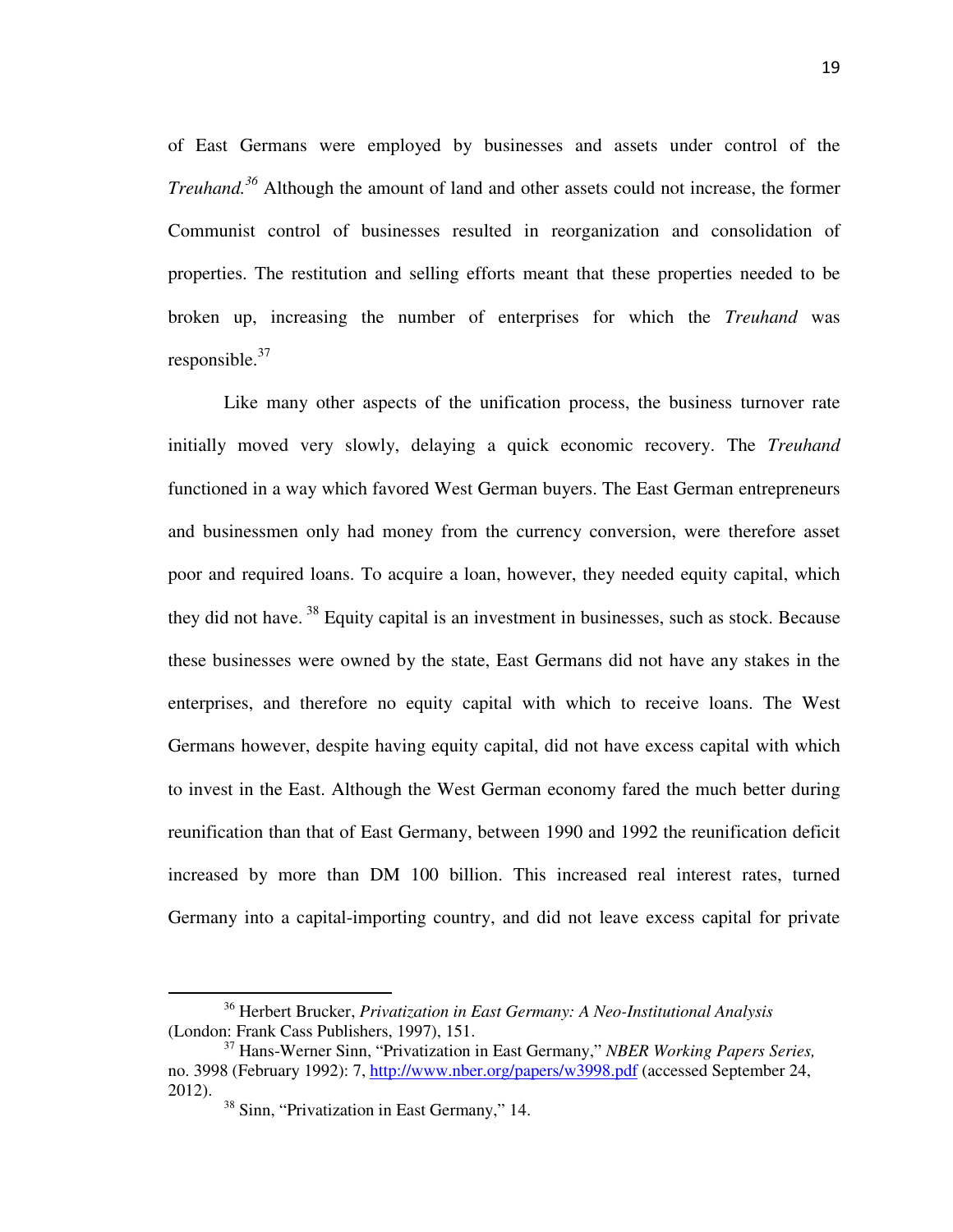investment in the East.<sup>39</sup> Artificially high wages in East Germany further contributed to the slow rate of business sales. The high wages resulted from West Germans negotiating East German wages so as to prevent low-wage competitors. They hoped to prevent migration to the West with enticingly high East German wages, but in reality this increased unemployment and decreased the value the appeal, of *Treuhand* enterprises.<sup>40</sup>

 In an effort to appease the numerous critics of rapid privatization of large enterprises, the *Treuhandanstalt* created a branch in late 1991 called *Management-Kommanditgesellschaft* (MKG). This translates to Management-Limited Commercial Partnership and it focused on restructuring enterprises that had future promise, but no active buyers in the short run.<sup>41</sup> The East German Land of Saxony also led the ATLAS initiative which, when translated, means: Selected *Treuhandanstalt* Firms Registered by the Land for Restructuring. ATLAS petitioned to the *Treuhand* for Land control of restructuring rather than liquidation of "regionally significant" companies. This effort helped save industrially important companies such as Jenoptik GmbH, an optical equipment, precision instrument, and electronics manufacturer.<sup>42</sup> By 1993, the *Treuhandanstalt* had privatized over 80 percent of its holdings and prepared to shut its doors. Four years after its founding, the *Treuhand* closed and four organizations took its place, the most important being: *Bundesanstalt für verinigungsbedingte Sonderaufgaben*  (BvS), which monitored newly privatized firms' contracts, and *Beteiligungs-*

<sup>&</sup>lt;sup>39</sup> Sinn, "Privatization in East Germany," 12.

<sup>40</sup> Sinn, "Privatization in East Germany," 17.

<sup>&</sup>lt;sup>41</sup> Jeffrey Anderson, *German Unification and the Union of Europe* (Cambridge: Cambridge University Press, 1999), 122.

<sup>42</sup> Anderson, *German Unification and the Union of Europe*, 124.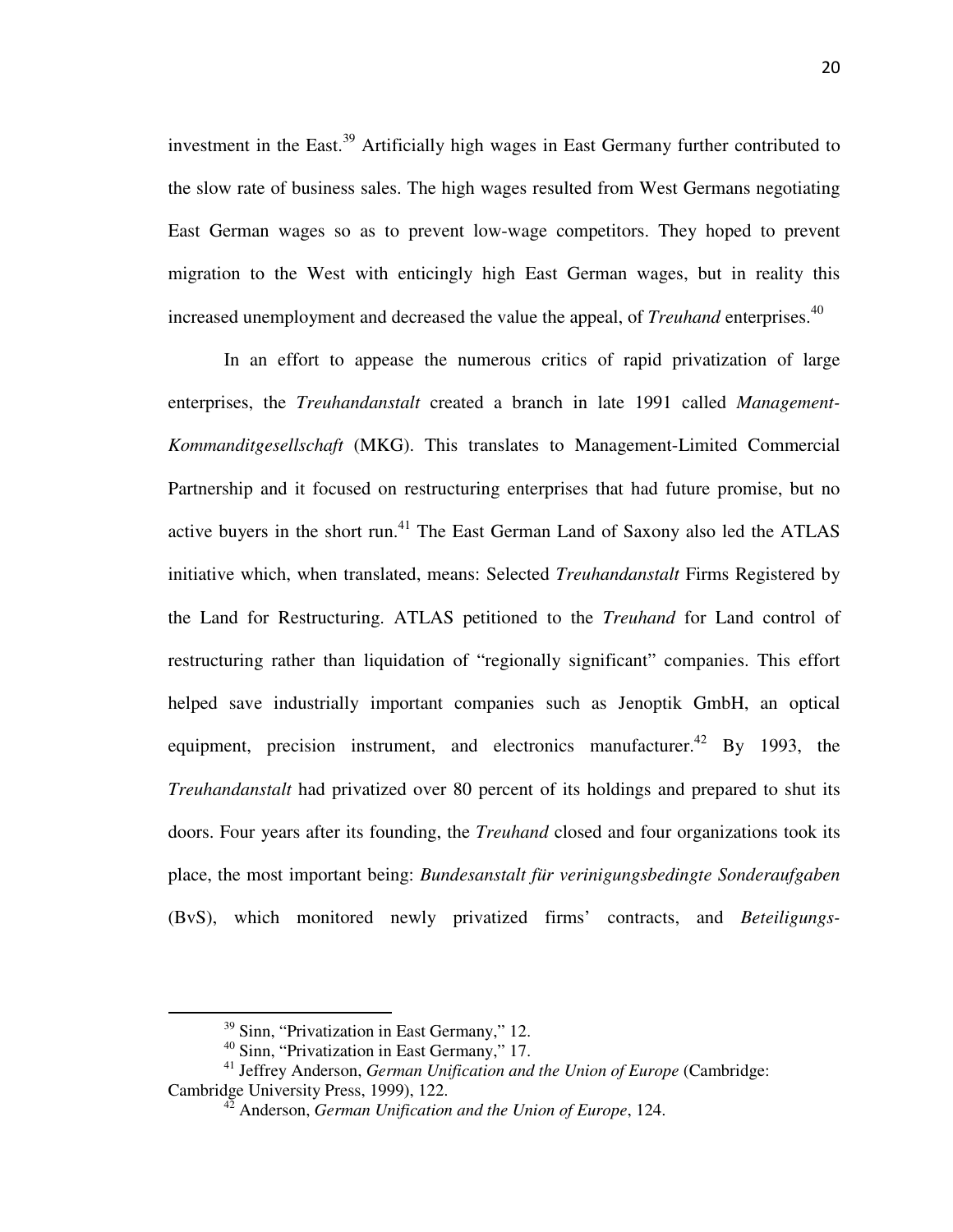*Management-Gesellschaft Berlin* (BMGB), which was responsible for the management, restructuring, and privatization of the *Treuhand's* remaining eighty firms.<sup>43</sup>

 Although the *Treuhandanstalt* itself was liquidated, the German economy had not come close to recovery. By 1993 the entire country was solidly in recession. The *Treuhand* itself had incurred approximately DM 230,000 million in debt, the German Unity Fund, which had DM 115,000 million over five years, was not nearly enough,  $44$ and the average net monetary wealth of an East German private household was only onethird of a western household.<sup>45</sup> The government would have to find new taxes and reforms to rescue the newly united economy.

### **2.4 Combatting Rising Unemployment**

One of the benefits of Communist Germany was low unemployment and high job security. In 1989, just before unification, the East German workforce consisted of almost 9 million citizens – well over half of the population.<sup>46</sup> Because of the requirement to work and the deliberate efforts of planning committees to utilize the full labor capacity of the workforce, East Germany was entirely unequipped to handle the inevitable rise in unemployment.<sup>47</sup> However, no capitalist society functions with full employment and between the *Treuhandanstalt* and natural job loss due to exposure to competition, unemployment would rise at staggering rates.

 $\overline{a}$ 

<sup>43</sup>Anderson, *German Unification and the Union of Europe,* 126.

<sup>44</sup> Ritter, *Price of German Unity,* 97.

<sup>45</sup> Ritter, *Price of German Unity,* 281.

<sup>46</sup> Lange and Pugh, *The Economics of German Unification,* 18.

<sup>47</sup> Ritter, *Price of German Unity,* 134.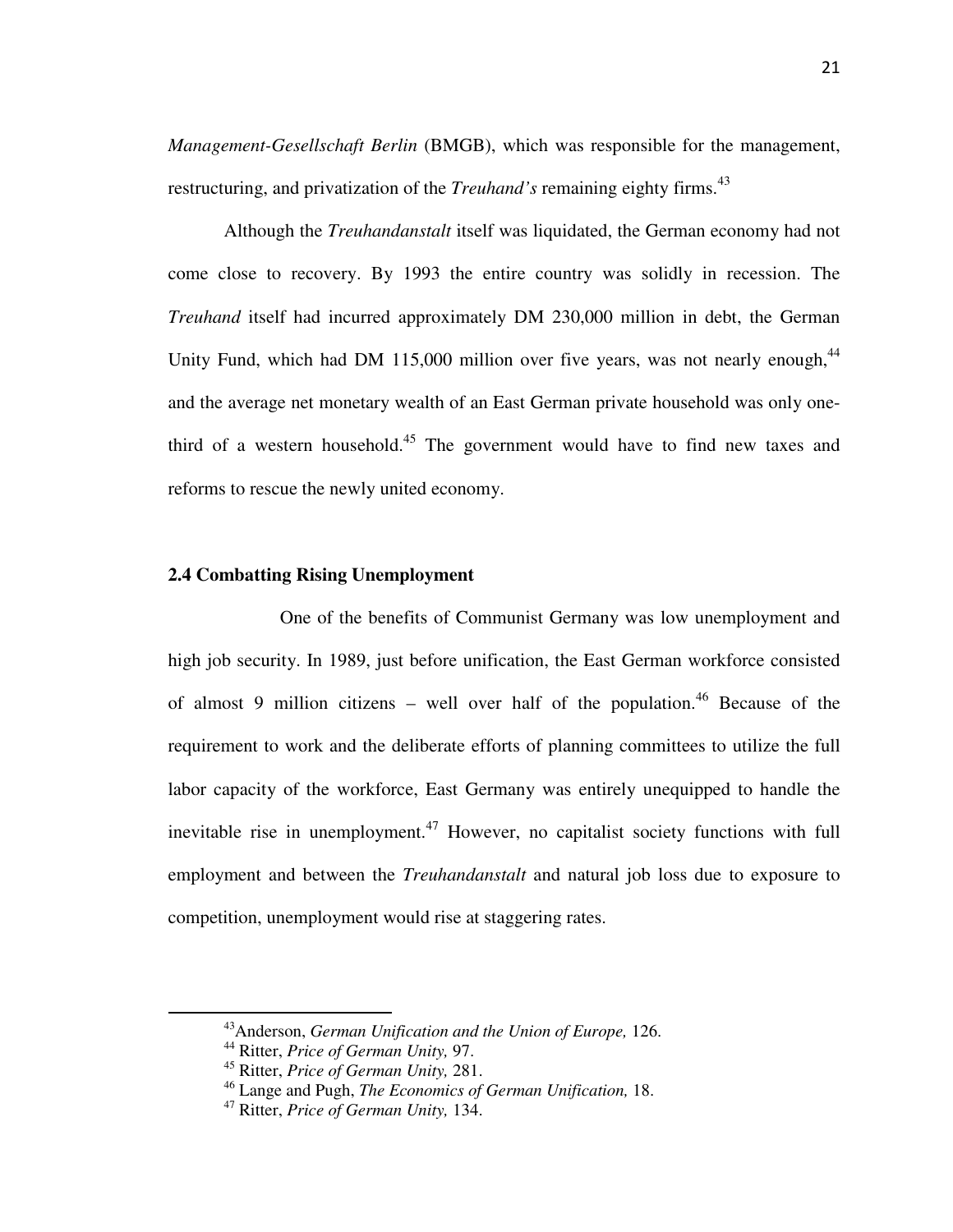To combat the social ramifications of a tumultuous economic transformation, East Germany passed the Employment Promotion Law, in June 1990. The Employment Promotion Law sought to adopt western labor market policies and attempted to offset the stress caused by the impending increase in eastern unemployment. However, the EPL differed from western policies in several ways. One aspect was the short-time working benefit. Like western labor laws, the short-time benefit provided workers who cancelled working time for social reasons almost their full wage. For example, a worker taking time off for reasons relating to their child could receive up to 68 percent of their net wages. The GDR version of the EPL, however, also made this benefit available to those workers whose job was not expected to survive the unification. Workers participating in retraining programs also qualified, and could even receive a percentage of their wage even higher than that of short-time.<sup>48</sup> Within the first year following the monetary union in July 1990, between 6.8 and 8 million workers received short-time pay. This translates to between 75 and 90 percent of the East German workforce received short-time benefits, or compensation for not working. Many West Germans, including the Federal Labor Ministry, found the East German version of the EPL inefficient and troublesome. The FLM fundamentally opposed minimum protection for the unemployed, fearing that it would diminish the incentive to find new jobs, as well as present opportunities for benefit abuse. Despite these fears, Labor Minister Blüm wrote to Dieter-Julius Cronenberg, an FDP politician, explaining why he supported such generous policies. "The shift from a planned economy to a Social Market economy with virtually no transition period [was] a unique economic and socio-political event." Blüm continued, saying it was policy-

 $\overline{a}$ 

<sup>48</sup> Ritter, *Price of German Unity,* 172.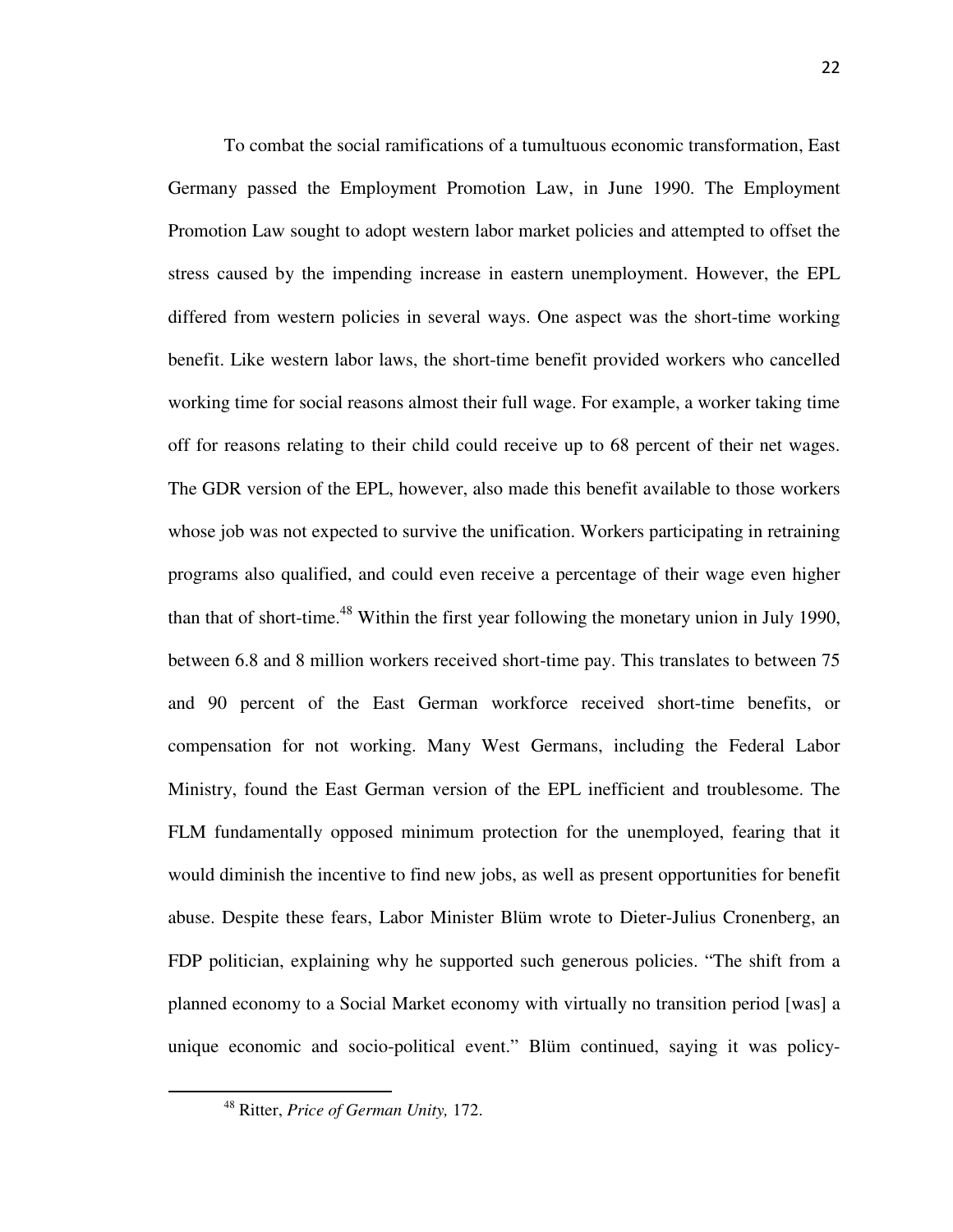makers' responsibility to, "minimize the risks wherever possible, in the interests of those people affected in the GDR".<sup>49</sup> These sentences summarize the entire reunification process. Federal-level politicians, more often than not, felt it was their duty to promote social benefits in the East over supporting the western economy.

 The extent to which unemployment would increase across the entire reunified Germany did not become clear for several years. While the *Treuhandanstalt* liquidated firms in the East, unemployment naturally increased. The opposite effect, however, initially occurred in the West. The newly opened society caused an overwhelming increase in demand for Western goods, causing employment in the old *Länder* to increase from 28 to 28.7 million in 1991. Although the numbers show western employment as increasing, these jobs did not exclusively go to West Germans. The data shows 700,000 new jobs, but in that time the number of West Germans registered as unemployed only decreased by 300,000. This means that East German migrants took over half of these new jobs. The initial boost to the West German economy, which included a growing GNP and stable prices, however, did not last.<sup>50</sup> As shown in the Graph of German Unemployment (**Figure 1)**, West German unemployment began to rise in 1992 and did not begin to decrease until 1997 – after five years of record high unemployment rates across the entire country. In contrast, East German unemployment increased dramatically for more than a decade following GEMSU. Notably, between 1999 and 2003 East German unemployment more than doubled that in the West.

 After several years of steadily increasing unemployment rates, it became clear that efforts, such as the EPL*,* were failing to bring unemployment down to an

<sup>49</sup> Ritter, *Price of German Unity*, 174.

<sup>50</sup> Smyser, *The Economy of United Germany,* 32.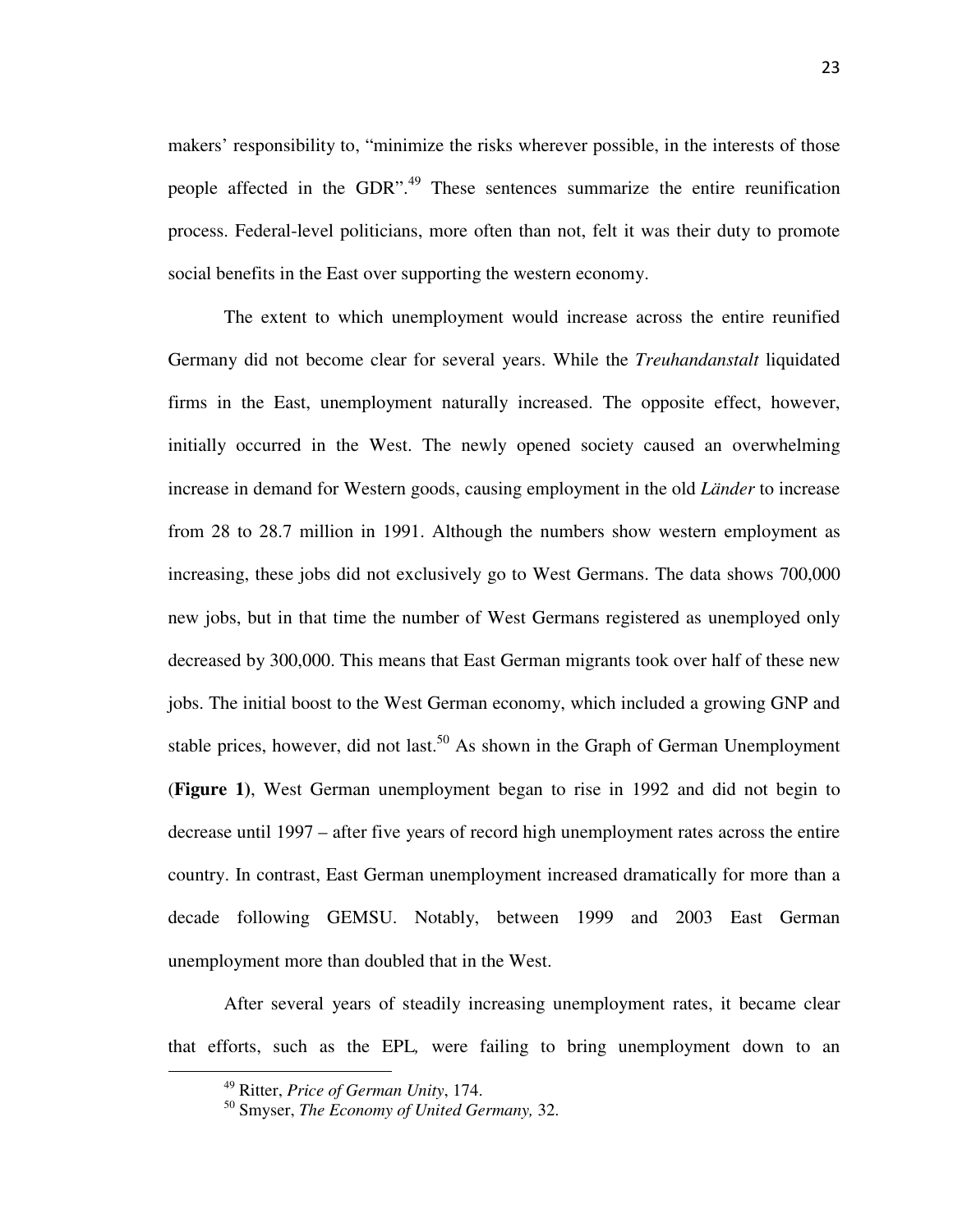economically acceptable level, especially since the officially recorded statistics did not include "hidden unemployment." For example, **Figure 1** shows average unemployment in 1996 as approximately 12 percent. Including the 1.5 million Germans in early retirement or short-time working would bring the unemployment number closer to 15 percent.<sup>51</sup> Further political efforts in 1996 included the Action Program for Investment and Jobs and Program for more Growth and Employment). The Investment and Jobs Program sought several reforms, including deregulation of businesses, changes in corporate taxation, and creating incentives for start-up businesses. The Growth and Employment Program focused more on cutting labor costs and public spending. The program reduced benefits such as sick-pay and paid vacation, prevented any increases in monthly child-benefit allowances, and implemented a two year pay-freeze for public sector employees.<sup>52</sup> These efforts to reduce the state role in the economy, to create more competitive businesses, and to reduce unemployment reflect one of the few areas of reunification in which policies placed more importance on economic rather than social issues. East Germany had transformed from a Communist society with a workforce consisting of well over half the population to an open market economy where one-inseven workers were jobless.<sup>53</sup> With such disparity between the job levels in East and West Germany, the Basic Law, calling for equal living conditions throughout the entire country, could not be followed without sacrificing some social benefits, which discouraged people in the East from seeking employment.

 $\overline{a}$ 

<sup>51</sup> Jens Bastian, "The Institutional Architecture of an Alliance for Jobs," in *East Germany's Economic Development since Unification: Domestic and Global Aspects,* eds. Jens Hölscher and Anja Hochberg (New York: St. Martin's Press, 1998), 127.

 $52$  Bastian, "The Institutional Architecture of an Alliance for Jobs," 128.

<sup>53</sup> Lange and Pugh, *The Economic of German Unification,* 18.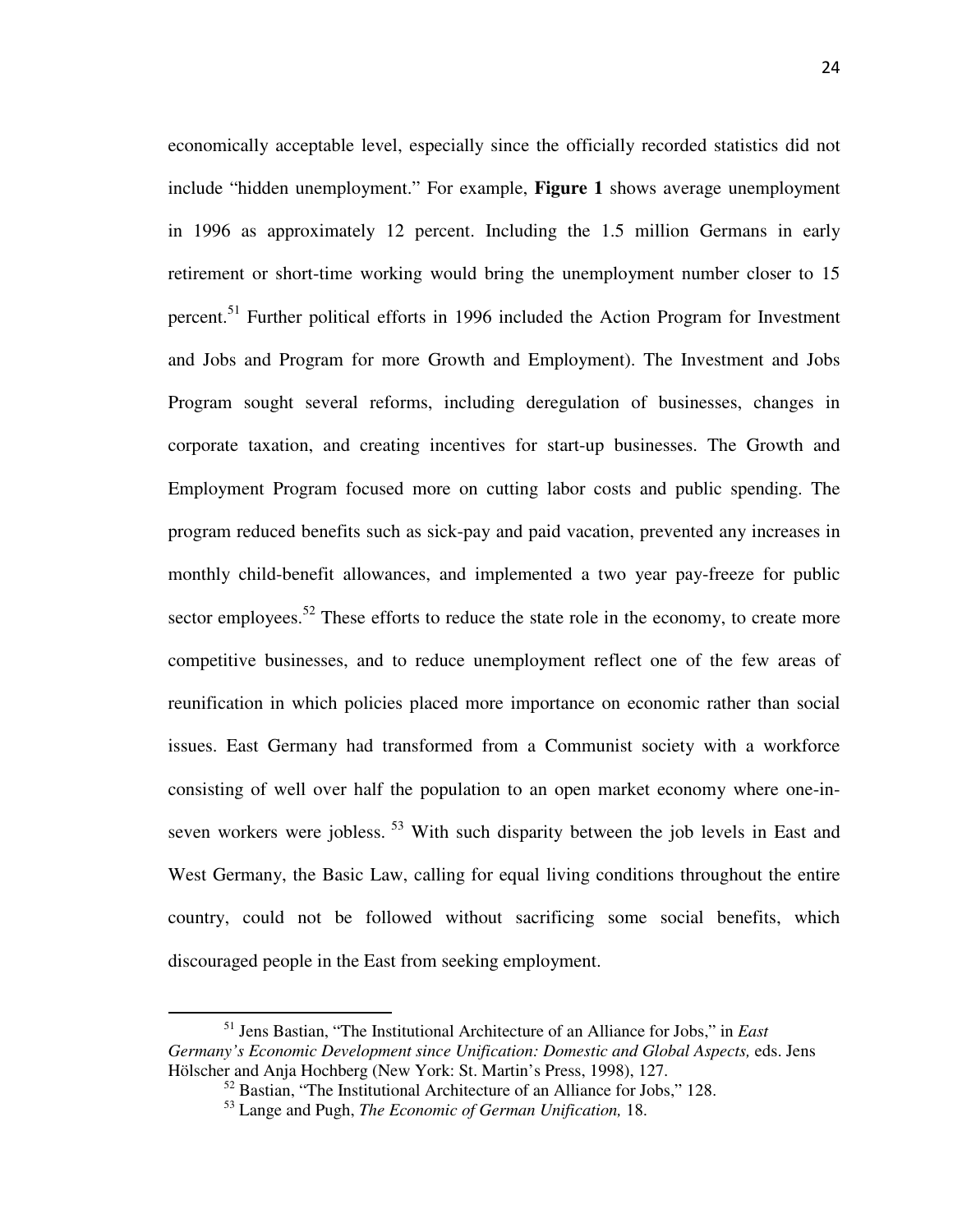### **3. Conclusion: Social Policies Drove Reunification**

 The long and messy reunification process began in 1989 when policymakers hoped to quickly create a unified Germany. West Germany had prospered since World War II with a stable currency, an impressive GDP, and relatively low inflation. At the same time, East Germany had faltered. The planned economy and its massive *Kombinate*  resulted in little competition between businesses. It also resulted in inefficient allocation of resources, lower rates of production, and a much weaker currency than the Deutsche Mark. When the Wall fell, easterners rushed west to embrace capitalism and drink Coca-Cola. Neither country's citizens, however, fully anticipated the consequences they would face, nor the sacrifices they would have to make.

 Policymakers in both governments faced a power struggle. The West German Central Bank, the Federal Government, the *Länder*, and the East German politicians had to come to agreements on four major issues. The decisions surrounding currency conversion, transfer payments, privatization and unemployment would influence both the psychology and the economy of the unified country. The dilemma faced by these politicians was as follows: should they pursue policies that place more importance on social or economic issues? Ultimately, social factors trumped economics.

 The unique power struggle between the *Bundesbank* and the Federal Government stemmed from the Central Bank's autonomy. Founded before West German officially became a country, the *Bundesbank* operated free from political authorities and pressures.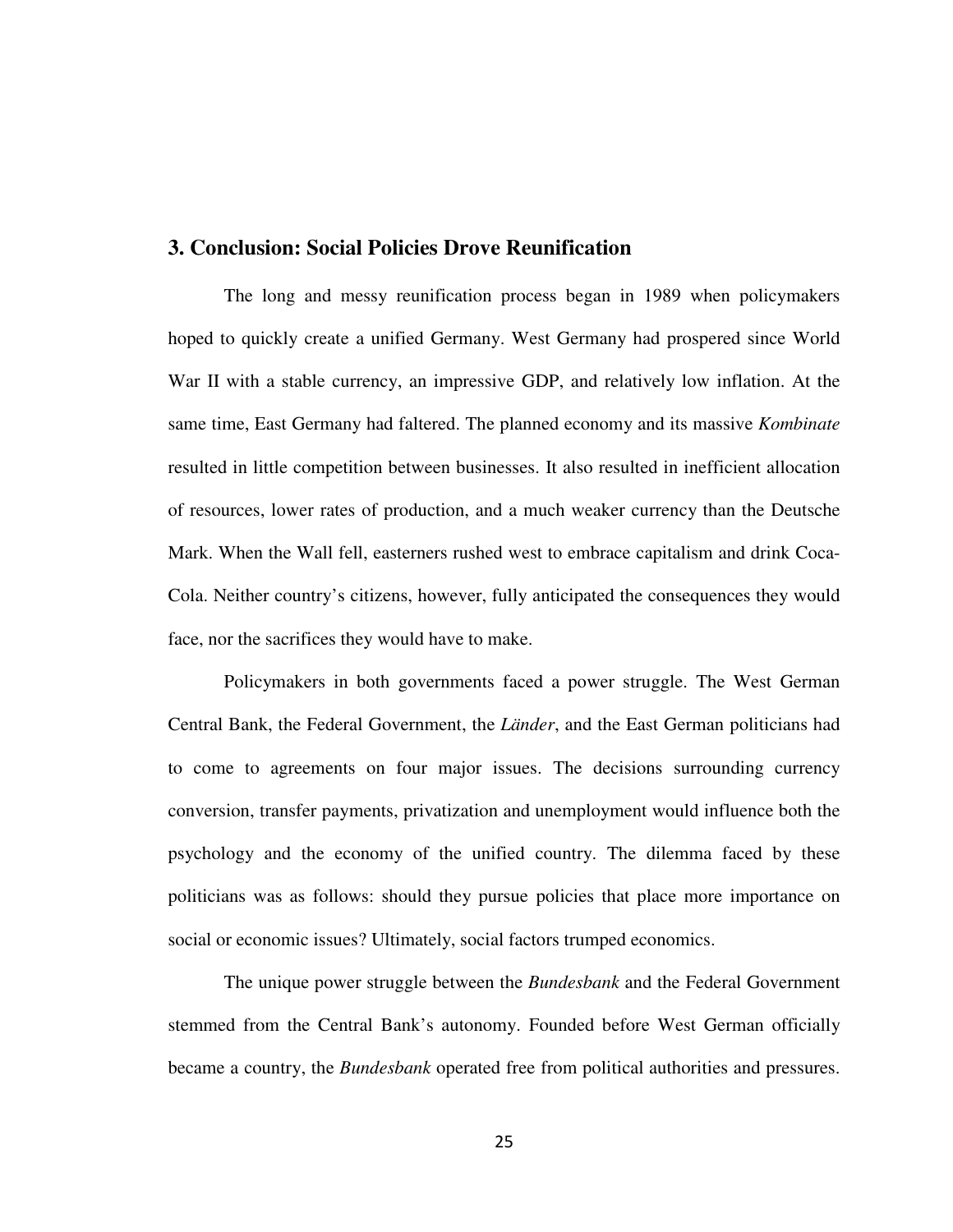Its main responsibility was to oversee the stability of the Deutsche Mark and control inflation.<sup>54</sup> In terms of reunification, the *Bundesbank* advocated for austere measures that would protect the Deutsche Mark. The proposal of a 2:1 currency conversion rate would decrease losses in the West, but would cripple East German savings and businesses. It became clear that for the sake of a truly reunified Germany, the *Bundesbank* would have to forgo its autonomy and allow the politicians to pursue socially conscientious decisions.

 The Central Bank played a smaller role in the other key issues, where disagreements were more prevalent between the different levels of politicians. In the case of transfer payments, politicians created the German Unity Fund. This allocated DM 115 million for West Germany to assist with the inevitable increase in the East German budget deficit. It became clear in the first year of reunification that the German Unity Fund grossly underestimated how much money the East would need. This sparked a negative response from the *Länder* politicians, who were most concerned with their constituents' well-being. In accordance with the German Basic Law, which declares equal living conditions throughout Germany, the state-level politicians had to yield to the Federal Government and the East German need for more economic support. The everincreasing amounts of transfer payments caused an economic setback in the West in the name of equalizing living conditions in the entire country.

The social benefits in the East were most strongly supported by the privatization efforts. Policymakers had to decide if they should return expropriated property to disenfranchised Germans, or to encourage private investment by selling the properties to the highest bidders. Because Nazis and Communists had confiscated the property and

 $\overline{a}$ 

<sup>54</sup> Beyer, "Opting Out of the Great Inflation," 9.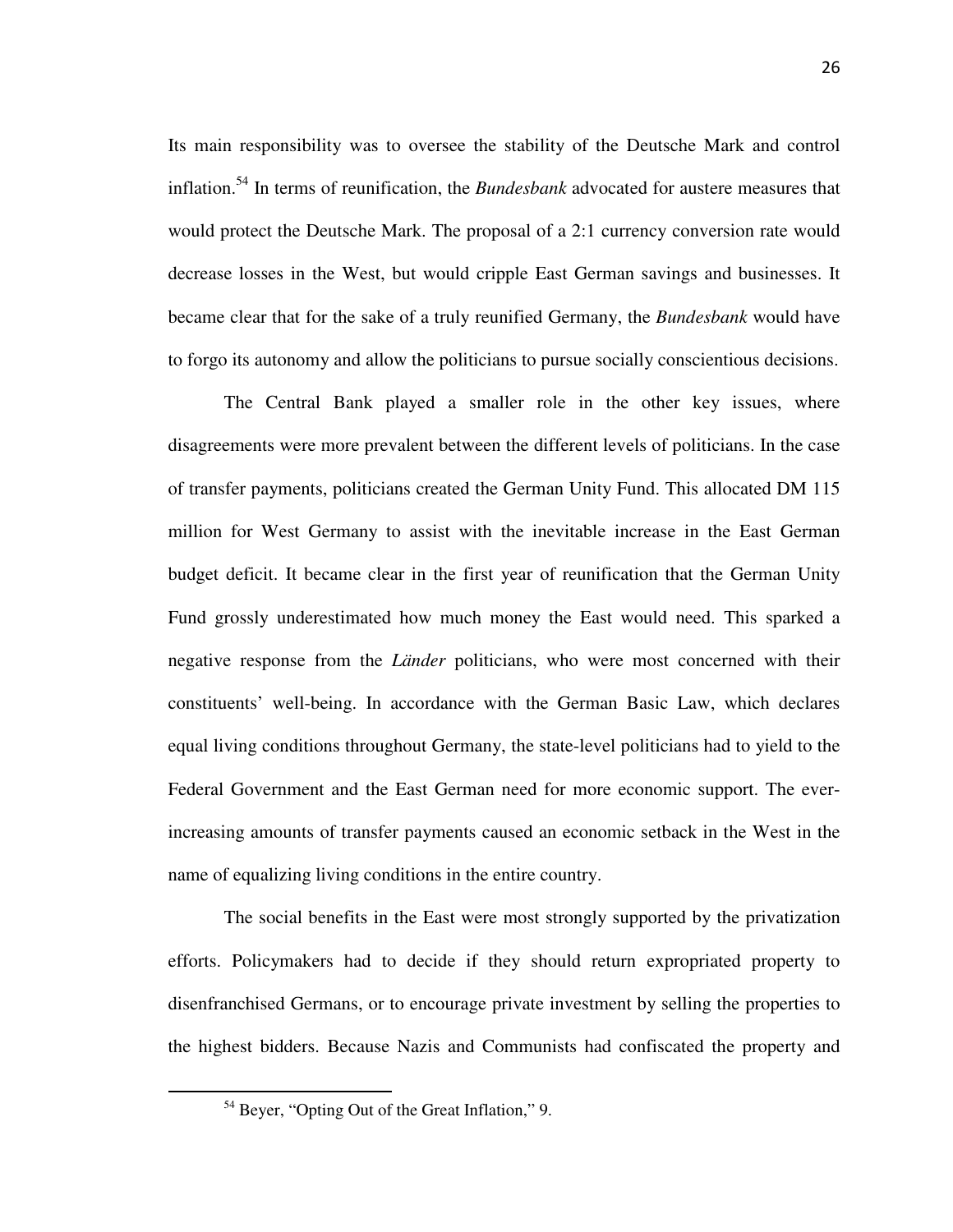because the government wanted East Germans to feel involved in the reunification, the Joint Declaration on Open Property Settlements declared that former property-owners or their heirs could reclaim what had once been theirs. The overwhelming number of claimants combined with the poor record keeping of the GDR made this process excruciatingly slow. Private investors from the West had nothing in which to invest, slowing the East German economy's convergence, but the citizens had the hope of reclaiming their properties.

 Policymakers put social issues aside for one key element of reunification: unemployment. They had predicted a swift and relatively easy reunification and believed this was occurring when West German unemployment initially decreased. East German unemployment, however, increased tremendously and that in the West soon followed. The eastern unemployment policies provided extremely generous unemployment benefits. Shortly before reunification, East Germany adopted the Employment Promotion Law. The EPL fundamentally mirrored West German employment benefits, but modified them in more generous ways. From paying workers to stay home to allowing West German unions to wage bargain in the East, huge amounts of money were spent on an unproductive workforce, further crippling the East German economy. Part of the problem stemmed from unemployed workers who received substantial pay and were therefore not incentivized to find new work. Unemployment increased at staggering rates, and policymakers realized that they would have to make social sacrifices to save the economy. With a more austere plan, they pursued deregulation of business, decreasing labor costs, and giving incentives to start-ups. These policies sought a decrease in unemployment as well as more efficient costs of production. Although the unemployed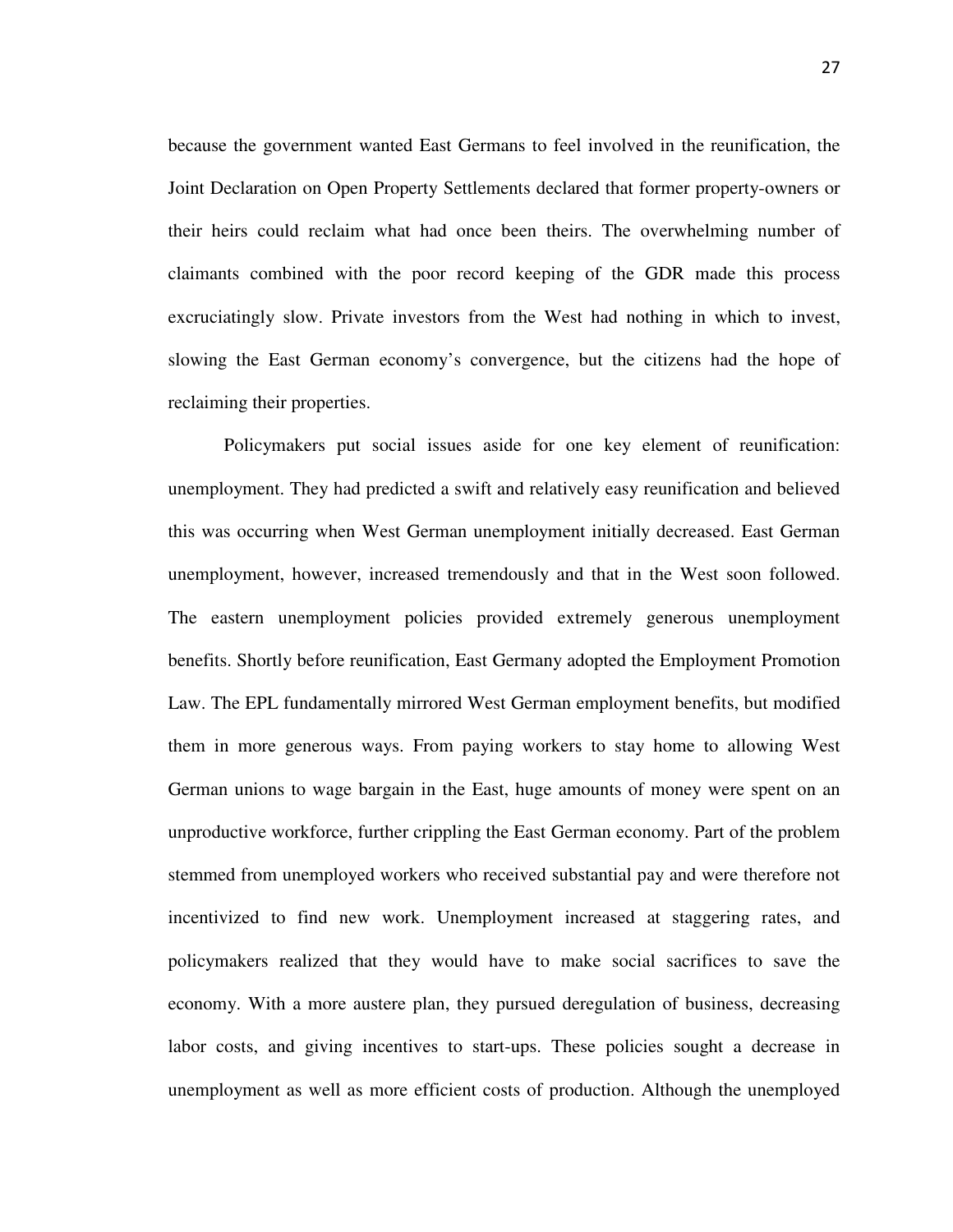received fewer benefits, the government hoped to encourage new business and galvanize the East German economy.

The West and East reunited quickly, but not without ramifications. Citizens on either side of the Berlin Wall paid significant prices in the name of unity. The West poured money into the East, while East Germans suffered from not only unemployment and low productivity, but also from the inferiority complex that ran deep in the East. West German politicians, in order to create a united Germany, did not pursue the most economically beneficial policies for their own country. The entire country's economy stumbled in the 1990s but began to recover in the 2000s. The short-term pursuit of policies that emphasized social over economic advantages did not prevent Germany from returning to its traditional role as the economic leader of Europe by the turn of the century. In conclusion, politicians fought and disagreed on which policies were most important to adopt, but in obeying the German Basic Law, they created a more powerful and peaceful union.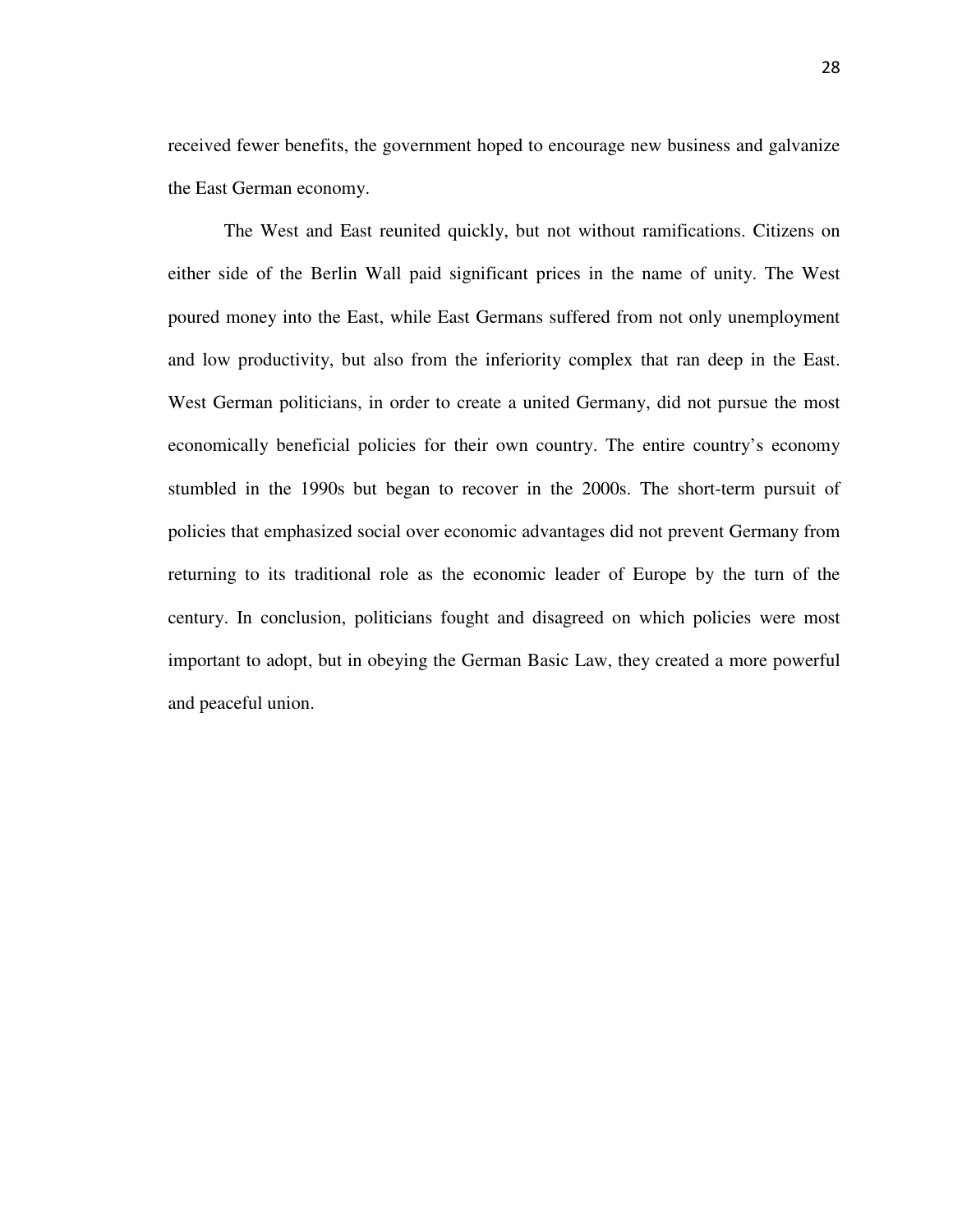# **Appendix**

.

**Figure 1: Graph of German Unemployment 1990-2003<sup>55</sup>**

**{Image Redacted}**

<sup>&</sup>lt;sup>55</sup> Dr. Detlef Pollack, "Support for Democracy in Eastern and Western Germany: an Attempt to Explain the Differences," http://georgetown.edu/sfs/cges/working\_papers.html (accessed October 27, 2012).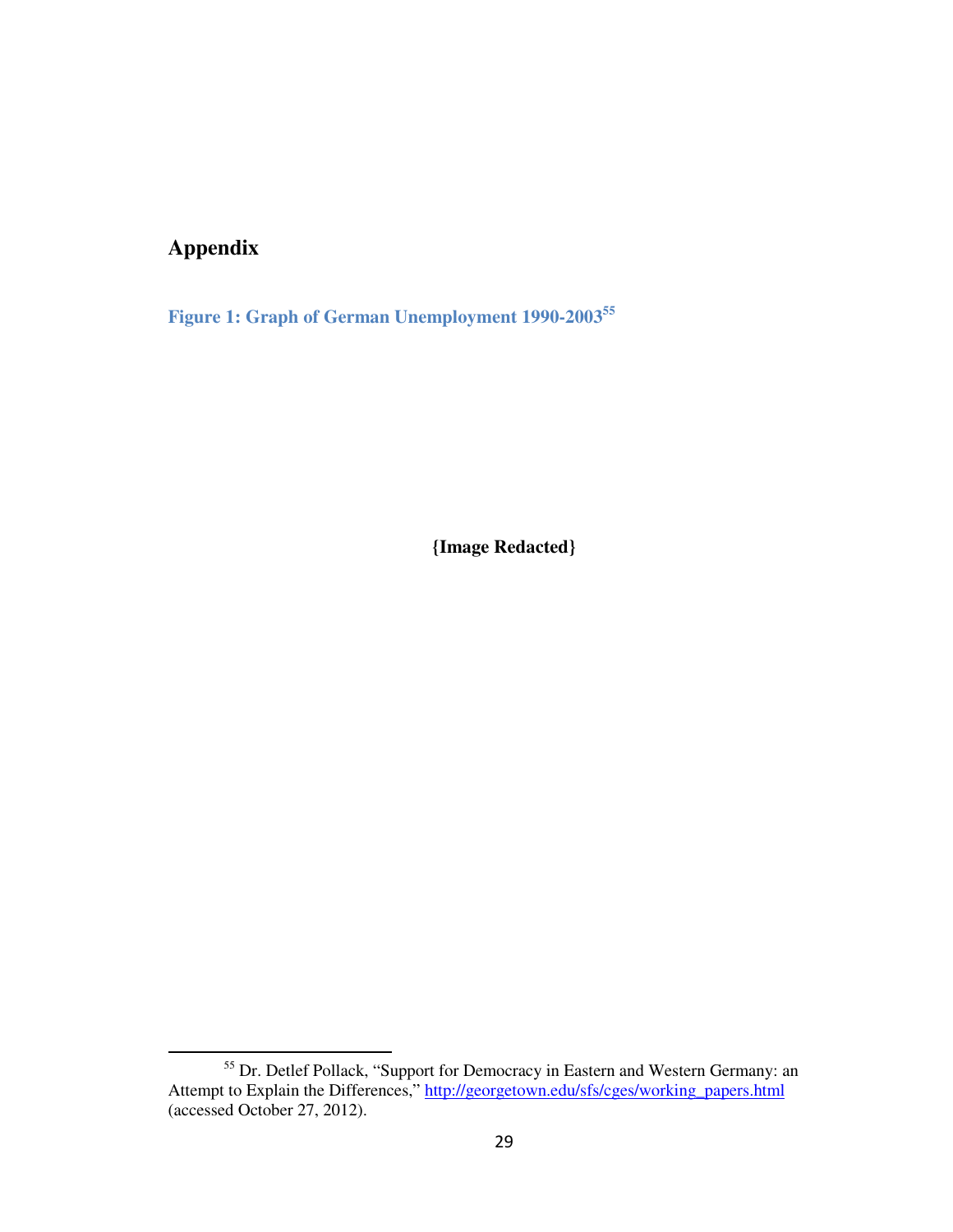# **Bibliography**

- Anderson, Jeffrey. *German Unification and the Union of Europe*. Cambridge: Cambridge University Press, 1999.
- Barro, Robert. "Eastern Germany's Long Haul to Prosperity." *Wall Street Journal,*  May 7, 1991, http://ccl.idm.oclc.org/login?url=http://search.proquest.com/docview/308038786? accountid=10141 (accessed September 19, 2012).
- *Basic Law for the Federal Republic of Germany,* Bonn, Germany, May 23, 1949, http://www.gesetze-im-internet.de/englisch\_gg/englisch\_gg.html#p0320 (accessed October 17, 2012).
- Bastian, Jens. "The Institutional Architecture of an Alliance for Jobs." In *East Germany's Economic Development since Unification: Domestic and Global Aspects*, edited by Jens Hölscher and Anja Hochberg, 120-140. New York: St. Martin's Press, 1998.
- Berger, Helge. "The "Bundesbank's" Path to Independence: Evidence from the 1950s." *Public Choice* 93, no. 3/4 (1997), http://www.jstor.org/stable/30024310 (accessed October 28, 2012).
- Beyer, Andreas, Vitor Gaspar, Christina Gerberding, and Otmar Issing. "Opting Out of the Great Inflation: German Monetary Policy After the Break Down of Bretton Woods." *NBER Working Paper Series*, no. 14596 (December 2008), http://www.nber.org/papers/w14596 (accessed October 5, 2012).
- Brucker, Herbert. *Privatization in East Germany: A Neo-Institutional Analysis*. London: Frank Cass Publishers, 1997.
- *Bundesbank Act*, October 22, 1992 as amended by the Sixth Act Amending the Bundesbank Act of December 22, 1997. http://www.iuscomp.org/gla/statutes/BBankG.htm
- Burda, Michael C. "Factor Reallocation in Eastern Germany After Reunification." *The American Economic Review* 96, no. 2 (May, 2006), http://www.jstor.org/stable/30034675 (accessed October 27, 2012).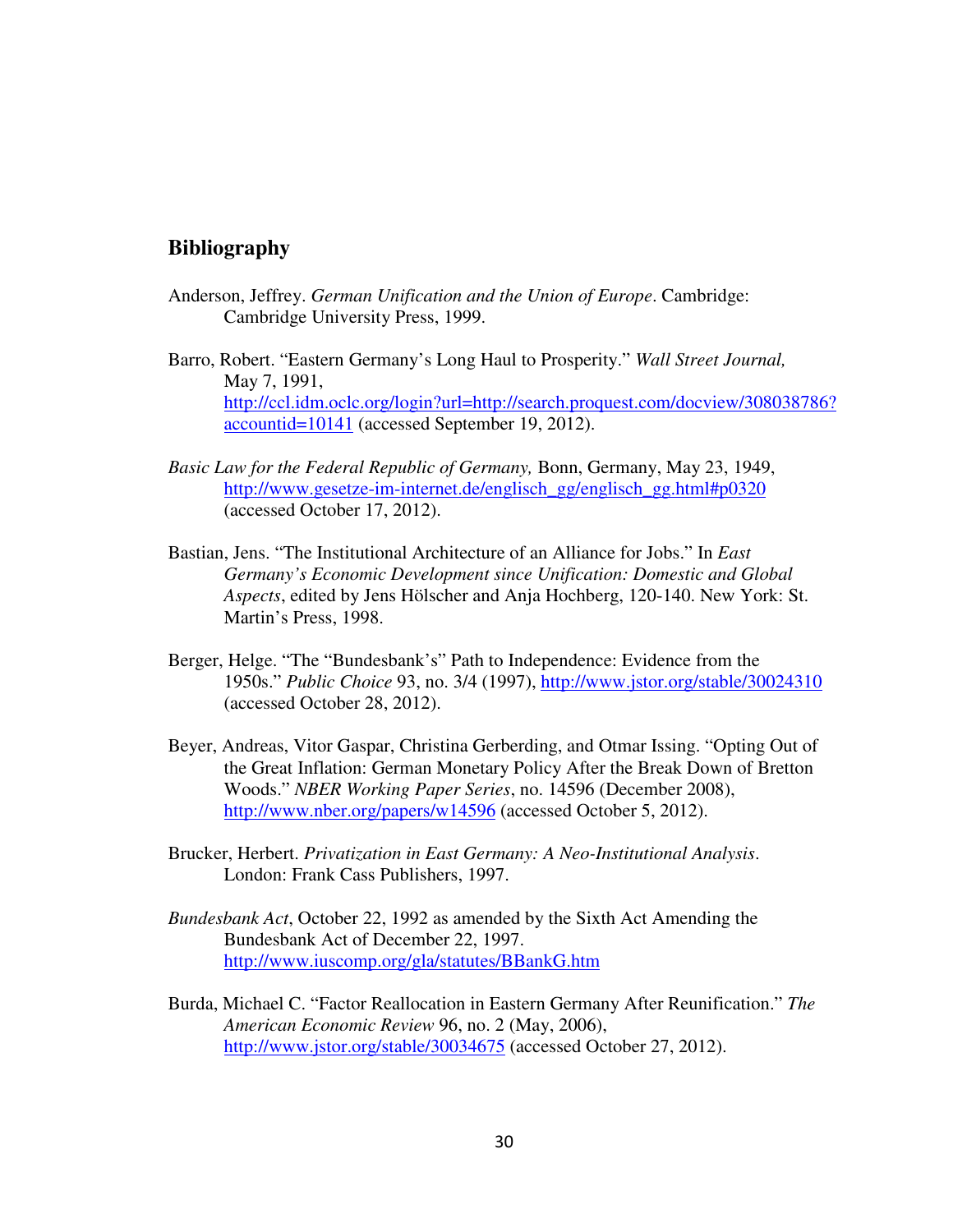Carlberg, Michael. "Makroökonomik der deutschen Vereinigung." *Jahrbuch für Wirtschaftswissenschaften/Review of Economics* 46, no. 1 (1995), http://www.jstor.org/stable/20714801 (accessed September 19, 2012).

- Chandra, Nirmal Kumar. "Costs of German Unity." *Economic and Political Weekly* 25, no. 30 (July 28, 1990), http://www.jstor.org/stable/4396561 (accessed November 17, 2012).
- Fassman, Heinz, and Rainer Munz. "International Migration Review." *International Migration Review* 28, no. 3 (Autumn, 1994), http://www.jstor.org/stable/2546819 (accessed October 11, 2012).
- Fuchs-Schündeln, Nicola. "The Response of Household Saving to the Large Shock of German Reunification." *The American Economic Review* 98, no. 5 (December 2008), http://www.jstor.org/stable/29730153 (accessed September 19, 2012).
- Görtemaker, Manfred. *Unifying Germany, 1989-1990*. New York: St. Martin's Press, 1994.
- Hämäläinen, Pekka Kalevi. *Uniting Germany: Actions and Reactions.* Boulder: Westview Press, 1994.
- Hölscher, Jens and Johannes Stephan. "The 'German Model' in Decline." In *East Germany's Economic Development since Unification: Domestic and Global Aspects*, edited by Jens Hölscher and Anja Hochberg, 20-36. New York: St. Martin's Press, 1998.
- Jarausch, Konrad H., and Volker Gransow, eds. *Uniting Germany: Documents and Debates, 1944-1993.* Providence: Berghahn Books, 1994.
- *Joint Declaration of the Governments of the Federal Republic of Germany and the German Democratic Republic on the Settlement of Open Property Questions*, Bonn, Germany, 15 June 1990, http://germanhistorydocs.ghidc.org/sub\_document.cfm?document\_id=3099 (accessed October 17, 2012).
- Kaser, Michael. "Post-Communist Privatization: Flaws in the Treuhand Model." *Acta Oeconomica* 48, no. 1/2 (1996), http://www.jstor.org/stable/40729648 (accessed November 11, 2012).
- Kaser, Michael. "The Eastern Länder as a Transition Economy." In *East Germany's Economic Development since Unification: Domestic and Global Aspects,* edited by Jens Hölscher and Anja Hochberg, 53-78. New York: St. Martin's Press, 1998.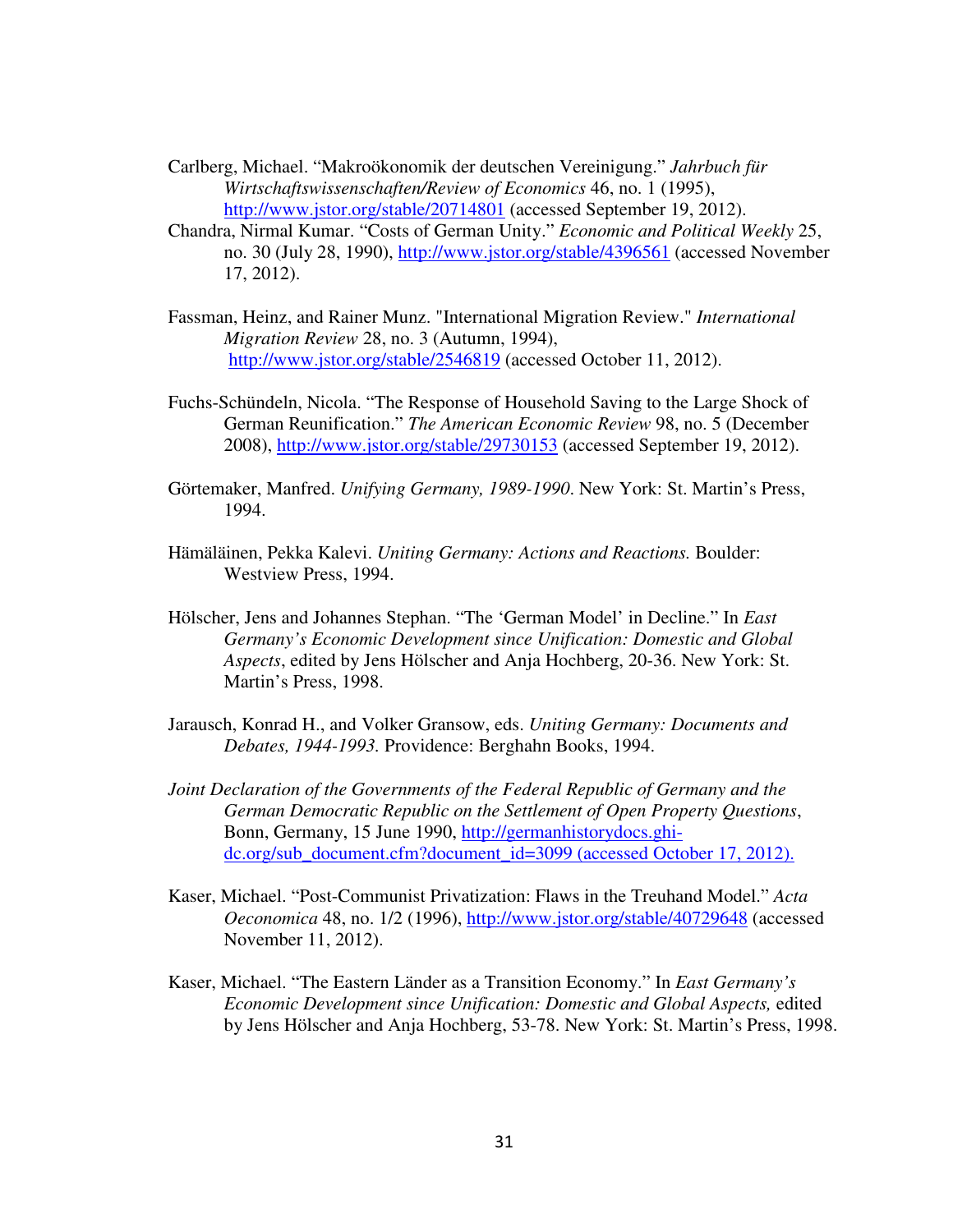- Kohl, Helmut. *Ten-Point Plan for German Unity.* Bonn, Germany, November 28, 1989, http://germanhistorydocs.ghi-dc.org/sub\_document.cfm?document\_id=223 (accessed October 17, 2012).
- Lange, Thomas and Geoffrey Pugh. *The Economics of German Unification*. Cheltenham: Edward Elgar Publishing Limited, 1998.
- Maier, Charles S. *Dissolution: The Crisis of Communism and the End of East Germany*. Princeton: Princeton University Press, 2001.
- Neumann, Manfred J.M. "Geldpolitik in verändertem Umfeld." *Weltwirtschaftliches Archiv* 128, no. 2 (1992), http://jstor.org/stable/40440112 (accessed September 19, 2012).
- Pollack, Detlef. "Support for Democracy in Eastern and Western Germany: an Attempt to Explain the Differences." *European Journal of Sociology* 45, no. 2 (August 2004), http://journals.cambridge.org/abstract\_S0003975604001456 (accessed October 27, 2012).
- Protzman, Ferdinand. "*Germans in Accord on a 'Unity Fund'."* New York *Times,* May 17, 1990, http://search.proquest.com/hnpnewyorktimes/docview/108436868/13AB998BEF6 1DD73068/1?accountid=10141 (accessed November 1, 2012).
- Renzsch, Wolfgang. "Financing German Unity: Fiscal Conflict Resolution in a Complex Federation." *Publius* 28, no. 4 (Autumn 1998), http://www.jstor.org/stable/333145 (accessed November 17, 2012).
- Ritter, Gerhard Albert. *The Price of German Unity.* New York: Oxford University Press Inc., 2011.
- Roesler, Jörg. "The Rise and Fall of the Planned Economy in the German Democratic Republic, 1945-89." *Germany History* 9, no. 1 (1991), http://gh.oxfordjournals.org/content/9/1/46.full.pdf+html (accessed October 27, 2012).
- Seitz, Helmut. "Fiscal Policy, Deficits and Politics of Subnational Governments: The Case of the German Länder." *Public Choice* 102, no. 3/4 (2000), http://www.jstor.org/stable/30026234 (accessed October 17, 2012).
- Sinn, Gerlinde, and Hans-Werner Sinn. *Jumpstart: The Economic Unification of Germany.* Cambridge: MIT Press, 1992.